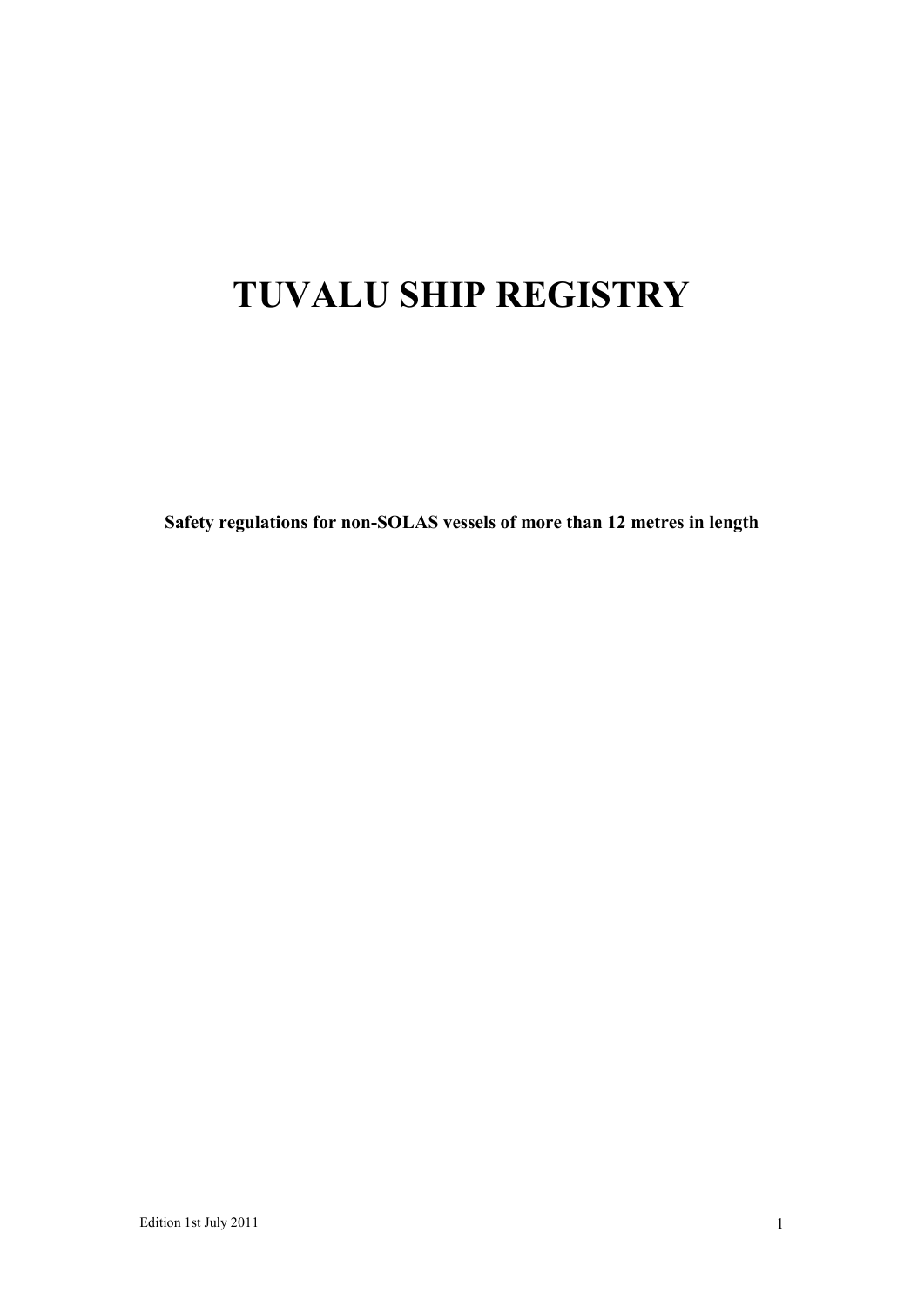# **CONTENTS**

| Chapter 1  | General provisions                       | 3              |
|------------|------------------------------------------|----------------|
| Chapter 2  | Ship surveys and certificates            | $\overline{4}$ |
| Chapter 3  | Load lines                               | 5              |
| Chapter 4  | Structure, divisions and equipment       | 6              |
| Chapter 5  | Stability and bilge pumping arrangements | 7              |
| Chapter 6  | Machinery installations                  | $8\,$          |
| Chapter 7  | Electrical installations                 | 9              |
| Chapter 8  | Fire protection                          | 10             |
| Chapter 9  | Life-saving appliances and arrangements  | 14             |
| Chapter 10 | Radiocommunications                      | 18             |
| Chapter 11 | Safety of navigation                     | 18             |
| Chapter 12 | Prevention of pollution                  | 21             |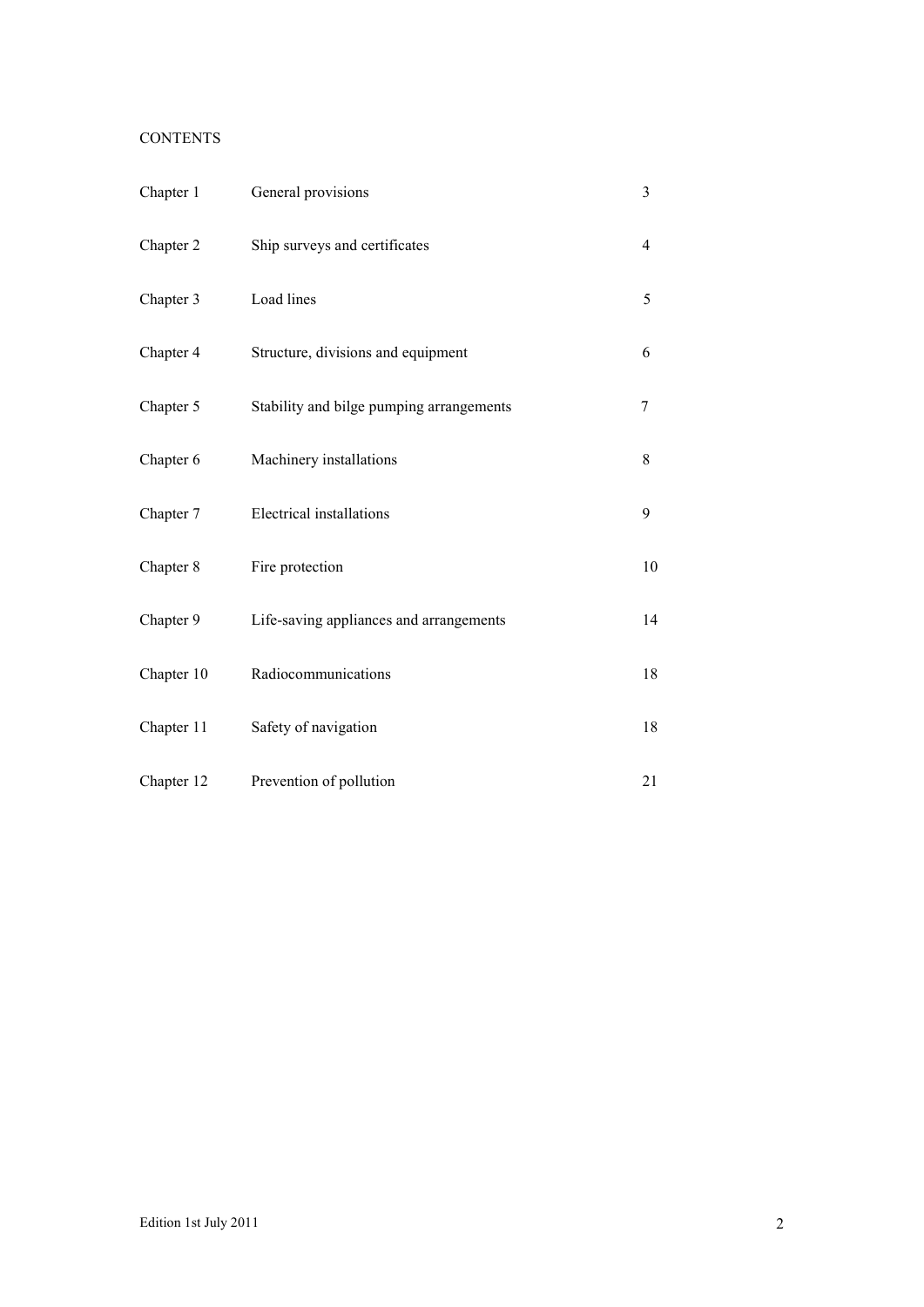# **CHAPTER 1**

#### **GENERAL PROVISIONS**

#### **Regulation 1**

# **Application**

1 The present Regulations apply to new cargo ships, including barges, engaged in maritime navigation, whose length overall is 12 metres or over and for which the provisions of the Conventions listed in the following paragraph do not apply.

2 Where the provisions in force of:

.1 The International Convention for the Safety of Life at Sea (SOLAS), 1974, as modified by its Protocol of 1988;

.2 The International Convention on Load Lines (LL), 1966, as modified by its Protocol of 1988;

.3 The International Convention on Standards of Training, Certification and Watchkeeping (STCW), 1978, as amended;

.4 The International Convention for the Prevention of Pollution from Ships (MARPOL), 1973/78; and

.5 International Regulations for Preventing Collisions at Sea (COLREG), 1972, apply to the ships, including barges, subject to the present Regulations, those provisions shall be considered to be part of the present Regulations and shall consequently apply.

## **Regulation 2**

#### **Definitions**

Administration means the Government of the Republic of Tuvalu.

Approved means approved by the Administration of the Tuvalu as applicable.

Recognized Organization means an organization officially authorised by the Republic of Tuvalu for issuing applicable statutory certificates.

A passenger ship is a ship which carries more than twelve passengers.

A cargo ship is any ship which is not a passenger ship.

A fishing vessel is a vessel used for the purpose of catching fish, whales, seals, walrus or other living resources of the sea.

New Ship means a ship the keel of which is laid or which is at similar stage of construction on or after 1st July 2011.

Barge means a cargo ship without its own means of propulsion.

Length is the overall length of the ship's hull.

Freeboard assigned is the distance measured vertically downwards amidships from the upper edge of the deck line to the upper edge of the related load line.

Gross tonnage (GT) means the measure of the overall size of a ship determined in accordance with the provisions of the International Convention on Tonnage Measurement of Ships, 1969.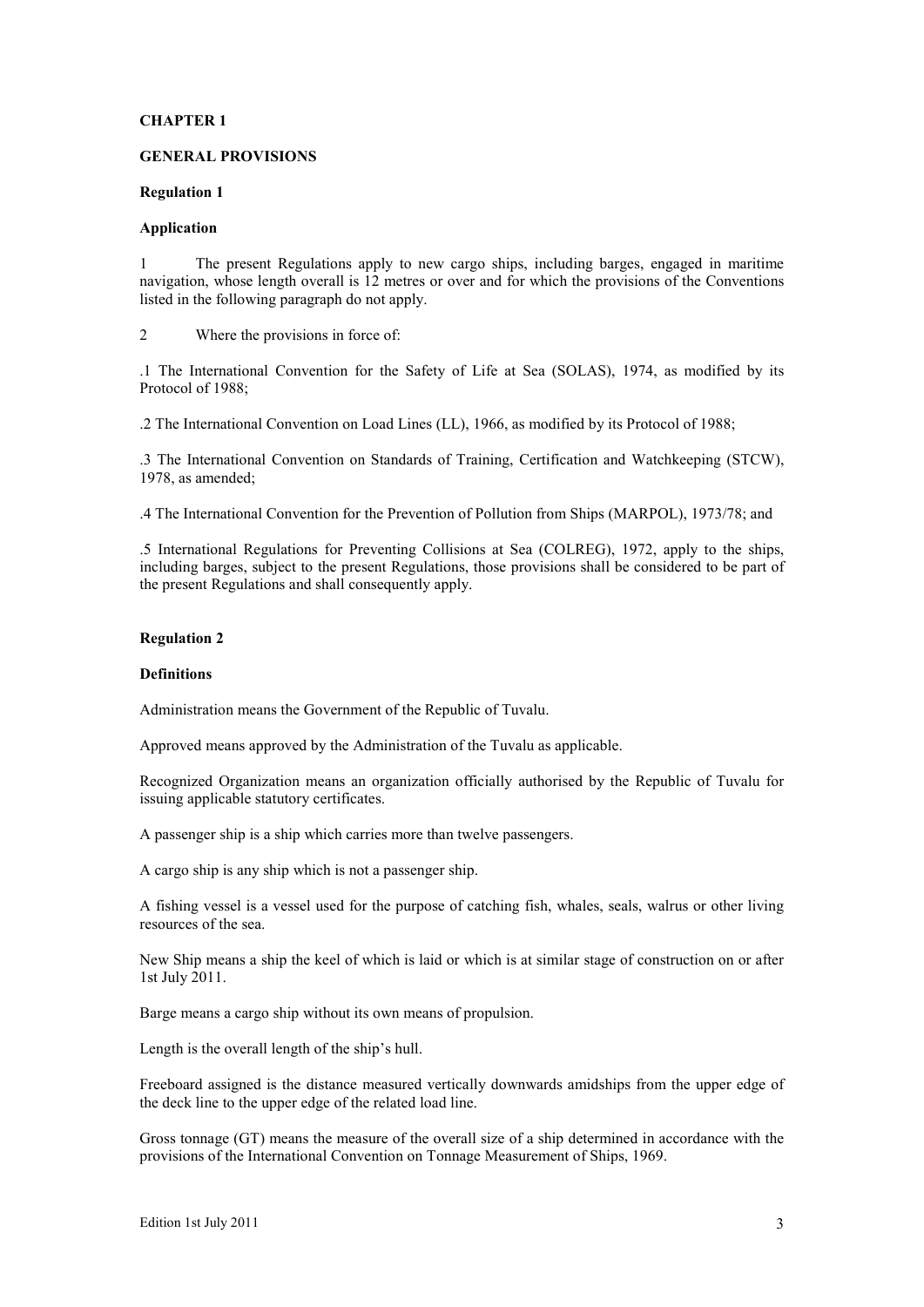International voyage means a voyage between ports in two different countries.

A pleasure craft means a craft not engaged in trade used for tourism or sport.

The present Regulations are the present safety regulations for non-SOLAS cargo ships of more than 12 metres in length.

A tanker is a cargo ship constructed or adapted for the carriage in bulk of liquid cargoes of an inflammable nature.

LSA Code refers to the International Life-Saving Appliance (LSA) Code adopted by the IMO Maritime Safety Committee in Resolution MSC 48(66).

# **Regulation 3**

# **Exceptions and Exemptions**

1 The present Regulations do not apply to:

.1 existing cargo ships and barges, unless expressly provided otherwise;

.2 ships belonging to the State and used for non-commercial purposes, ships of war and troopships;

.3 passenger ships;

.4 pleasure craft not engaged in trade;

.5 fishing vessels;

.6 wooden ships of primitive build; and

.7 ships, including barges, whose overall length is less than 12 metres.

2 The Administration may exempt from any requirement in these regulations that it regards as either impracticable or unreasonable for any vessel in view of the distance of the ship's area of operation from its base port, the type of ship, the weather conditions and the absence of general navigational hazards, provided that it complies with such other requirements which, in the opinion of the Administration, are adequate for the service for which it is intended.

#### **Regulation 4**

#### **Equivalents**

1 Where in this Regulations any special type of appliance, apparatus, extinguishing medium or arrangement is specified, any other type of appliance, etc., may be allowed if the Administration is satisfied that it is not less effective.

# **CHAPTER 2**

# **SHIP SURVEYS AND CERTIFICATES**

# **Regulation 1**

# **Surveys and Bottom Inspections**

1 All ships to which the present Regulations apply shall be subjected to surveys, carried out by the Administration in accordance with the said Regulations, including bottom inspection which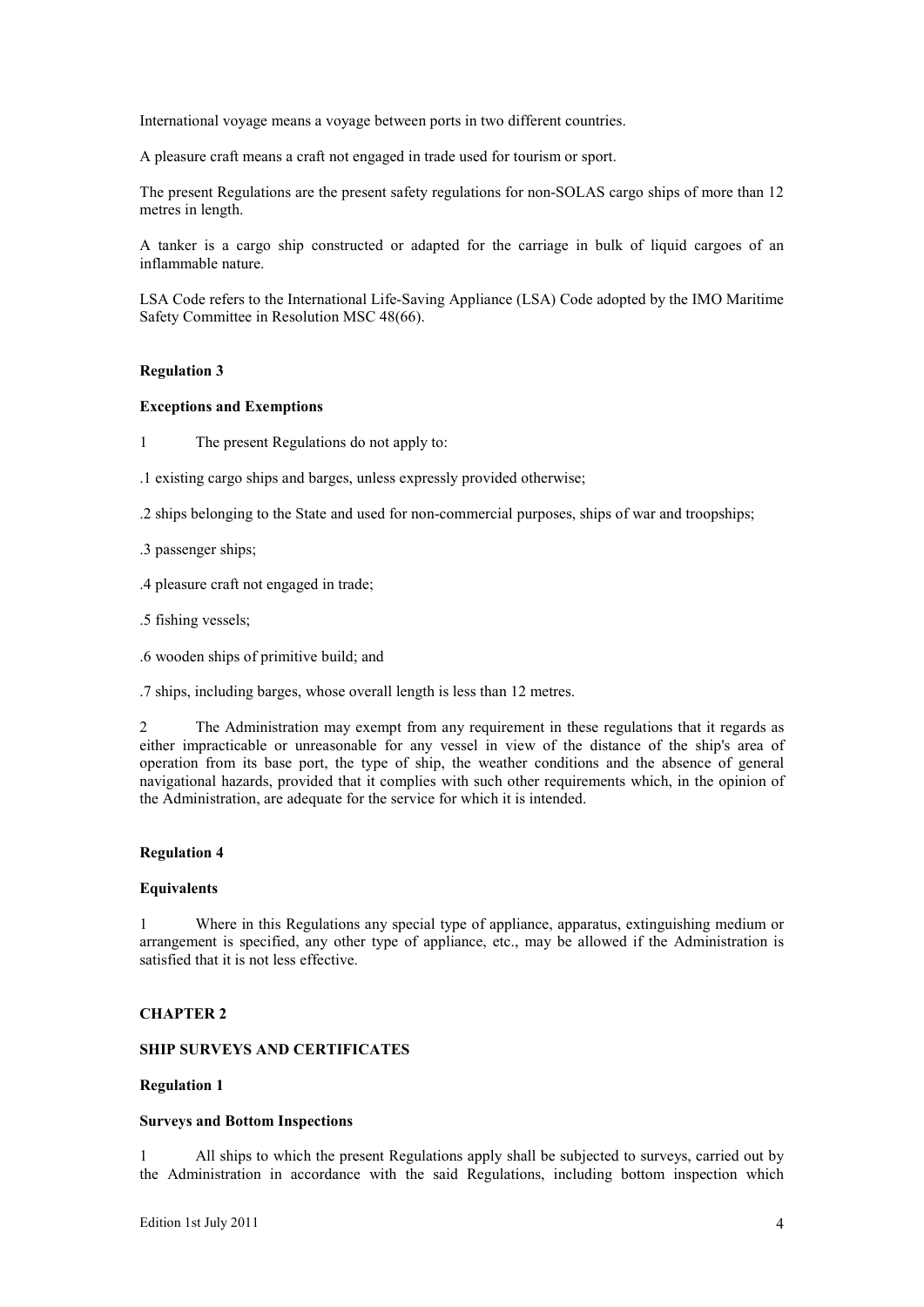includes shafting and propeller, rudder, sea inlets, scuppers, shell valves and other underwater parts. A minimum of two bottom inspections of the outside of the ship's bottom shall be carried out during any five year period and the interval between any two such inspections shall not exceed 36 months.

# **Regulation 2**

# **Issue or endorsement of the Certificate**

1 A certificate called a "Cargo Ship Safety Construction Certificate" shall be issued to a ship that complies with the provisions of Chapter 4, 5, 6 and 7 and any other relevant requirements of the present Regulations after an Initial or a Renewal survey.

2 A certificate called a "Cargo Ship Safety Equipment Certificate" shall be issued to a ship that complies with the provisions of Chapter 4, 5, 6, 7, 8, 9 and 11 and any other relevant requirements of the present Regulations after an Initial or a Renewal survey.

3 A certificate called a "Cargo Ship Safety Radio Certificate" shall be issued to a ship that complies with the provisions of Chapter 10 and any other relevant requirements of the present Regulations after an Initial or a Renewal survey.

4 When an exemption is granted to a ship under and in accordance with the present Regulations, a certificate called an Exemption Certificate shall be issued in addition to the certificate prescribed in the present Regulations. The Exemption Certificate shall be attached to the Certificate.

5 A "Load Line Certificate" shall be issued in accordance with the regulations under the Convention and the relevant requirements of this chapter.

After the completion of Initial, Renewal or a Flag Entry survey, Interim certificates shall be issued by the Administration or a Recognised Organisation which has been approved by the Administration. Normally, the Interim certificates would be for a period of 5 months. Full term certificates would be issued for a period of 5 years before the expiry of the Interim certificates.

All vessels are subjected to an annual survey. Upon the completion of the annual surveys, the Full-Term certificates can be endorsed as appropriate.

# **CHAPTER 3**

# **LOAD LINES**

# **Regulation 1**

#### **General**

1 A Load Line shall be assigned to all ships, including barges, covered by the present Regulations.

2 Ships covered by the present Regulations are subject to the provisions of the International Conference on Load Line, 1966, as amended, except for vessels less than 24 m shall comply with the provisions of the Convention to an extent as deemed necessary by the Administration with restriction to its voyages.

# **Regulation 2**

# **Freeboard Assignment Table**

1 The following freeboard assignment table, including corrections, shall be applicable to ships of less than 24 metres in length.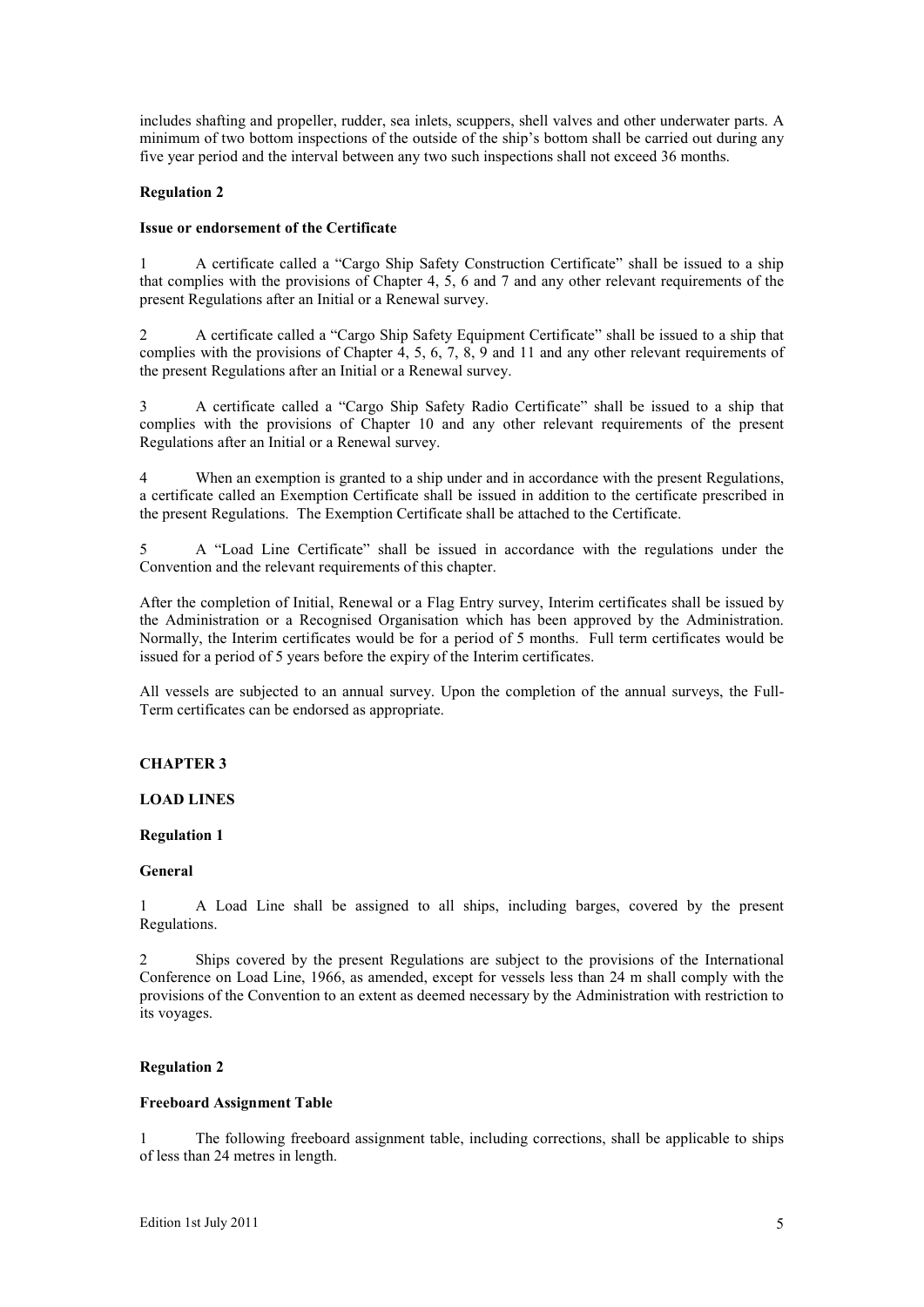Freeboard Assignment Table (including corrections)

| Length of Ship (m) | Freeboard (mm) | Length of Ship (m) | Freeboard (mm) |
|--------------------|----------------|--------------------|----------------|
|                    | 340            | . .                | 580            |
|                    | 380            |                    | 620            |
|                    | 420            |                    | 660            |
|                    | 460            |                    | 700            |
|                    | 500            |                    | 740            |
|                    | 540            |                    | 780            |

# **CHAPTER 4**

## **STRUCTURE, SUBDIVISION AND EQUIPMENT**

#### **Regulation 1**

#### **General**

1 The machinery and electrical installations, mechanical and electrical equipment, boilers and other pressure vessels, pipes, cables and other associated fittings shall be of a design and construction adequate for the service for which they are intended. They shall be so installed and protected as to reduce to a minimum any danger to persons on board and the environment, due regard being paid to moving parts, hot surfaces and other hazards. The design shall have regard to materials used in construction, the purpose for which the equipment is intended and the working and environmental conditions in which it will be used.

#### **Regulation 2**

#### **Construction**

1 The strength and method of construction of the shell, superstructures, deckhouses, machinery trunks, doors and other structures as well as the equipment shall allow the ship to withstand any of the conditions foreseeable in the service for which it is intended and shall be considered satisfactory by the Administration. A ship constructed and maintained in conformity with the standards recognized by the Administration may be considered to comply with the requirements of the present Regulation.

#### **Regulation 3**

#### **Anchor and Mooring Equipment**

1 Every vessel shall be fitted with anchor equipment designed for quick operation which are safe and shall consist of anchor, anchor chains or wire ropes, stoppers and windlass or arrangements for dropping and hoisting the anchor and for holding the vessel at anchor in all foreseeable service conditions.

2 Every vessel shall also be fitted with adequate mooring equipment for safe mooring in all operating conditions.

3 Anchor and mooring equipment shall comply with the requirements of the Administration or those of a Recognised Organisation authorised by the Administration.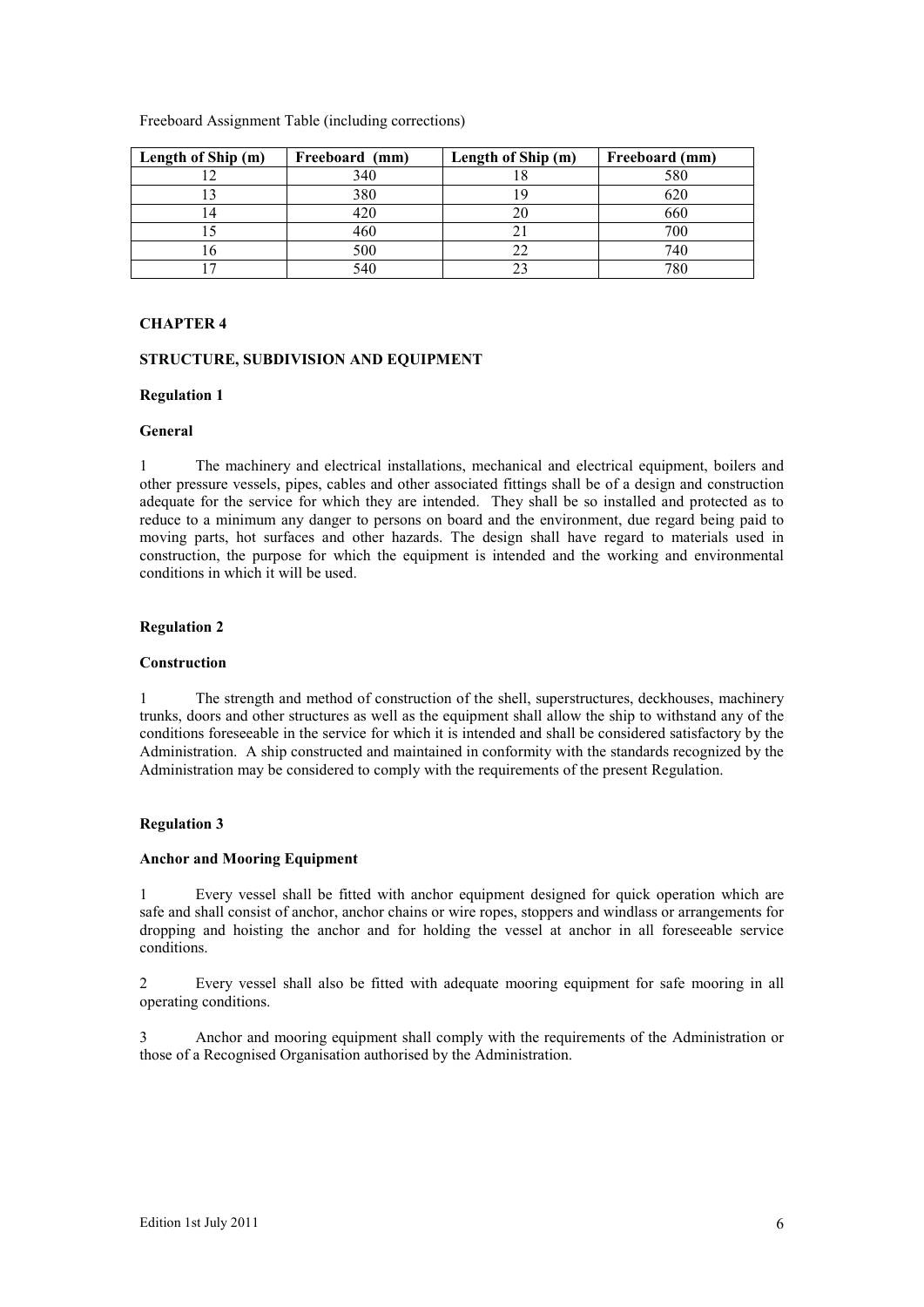# **CHAPTER 5**

# **STABILITY AND BILGE PUMPING ARRANGEMENTS**

# **Regulation 1**

# **Intact stability**

1 The intact stability booklet shall be endorsed by the Administration or by the Recognised Organisation which issues the load line.

2 The stability test shall be carried out to the satisfaction of the Administration. The vessel shall be supplied with reliable stability information to enable him to obtain accurate guidance as to the stability of the ship under varying conditions of service.

3 If there is any alteration or modification made to a ship, the Administration shall require additional stability information.

4 The intact stability booklet shall include the following minimum loading conditions of the vessel:

.1 Full homogeneous load condition - departure with 100% of consumables on board.

.2 Ballast condition - departure with 100% of consumables on board.

.3 Ballast condition - arrival with 10% of consumables on board.

5 The following minimum stability criteria shall be met unless the Administration is satisfied that operating experience justifies departure there from:

.1 The area under the curve of righting levers (GZ curve) shall be not be less than;

(i) 0.075 meter-radians up to an angle of 20° when the maximum righting lever (GZ<sub>max</sub>) occurs at 20° and 0.055 meter-radians up to an angle of 30° when the maximum righting lever (GZ<sub>max</sub>) occurs at 30° or above. Where the maximum righting lever  $(GZ_{max})$  occurs at angles between  $20^{\circ}$  and  $30^{\circ}$  the corresponding area under the righting lever curve shall be determined by linear interpolation.

.2 0.03 meter-radians, between the angle of heel of 30° and 40° or angle of flooding if this angle is less than 40°.

.3 the righting lever (GZ) shall be at least 200 mm at an angle of heel equal to or greater than 30°.

.4 the maximum righting lever  $(GZ_{\text{max}})$  shall occur at an angle of heel of 20° or more.

.5 the initial metacentric height  $(GM_0)$ , after correction for free surface, shall be not less than 150 mm.

#### **Regulations 2**

# **Stability data**

1 The vessel shall be provided with the following approved plans and data:

.1 Capacity Plan / Deadweight Scale.

The Capacity Plan shall show the distribution of all tanks and holds in the ship together with their centres of gravity, longitudinal and vertical, and their free surface inertias. Additionally, there should be a Deadweight Scale, tons per centimetre (or tons per inch), etc., plotted against a scale of drafts, ranging between the vessel's light and loaded drafts

.2 Cross Curves of Stability.

The Cross Curves of Stability shall be calculated to include any enclosed structures.

.3 Hydrostatic Curves or Particulars.

The hydrostatic particulars either in curve or tabular form shall be available on board the vessel.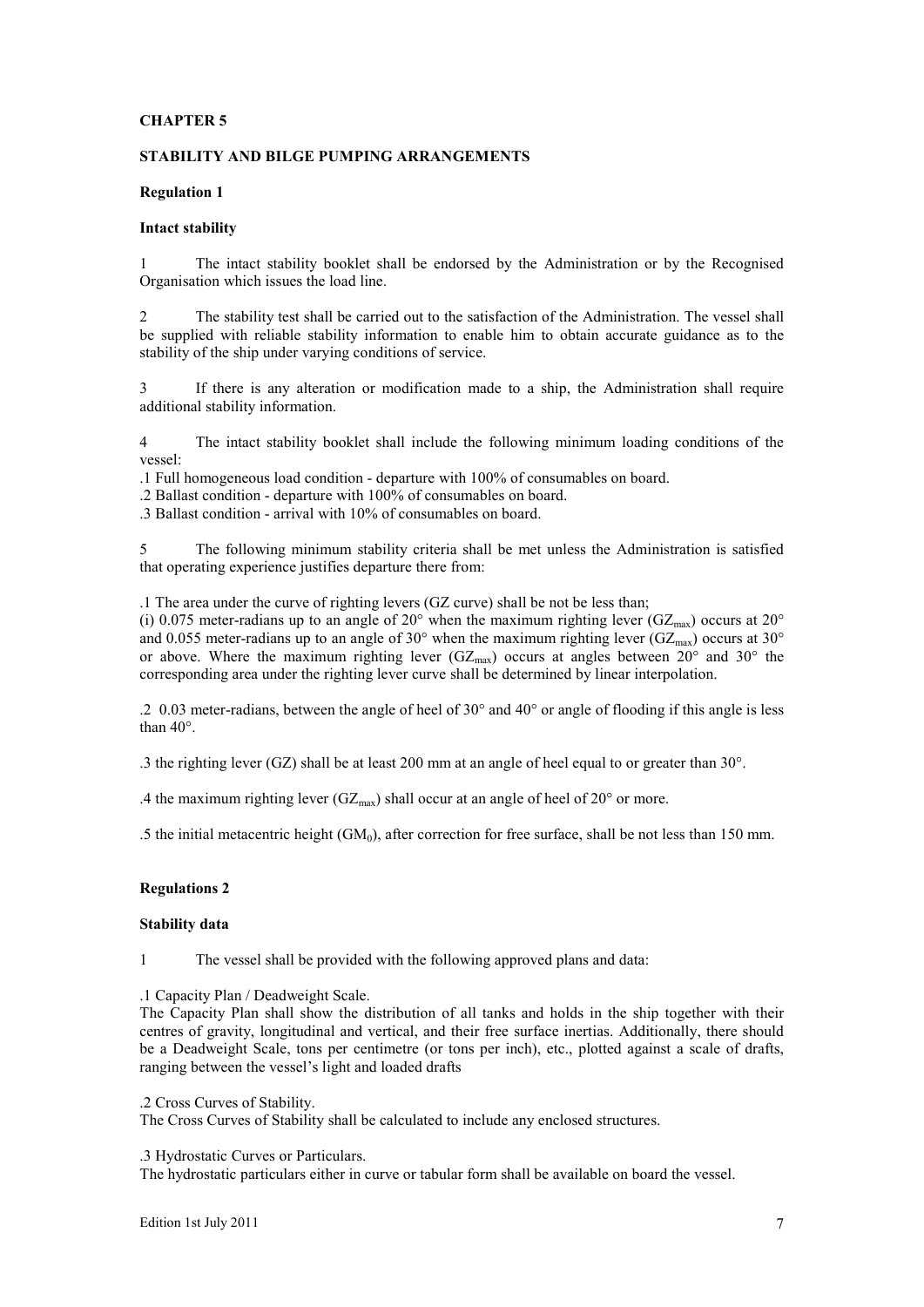2 For Special vessels, additional or alternative stability requirements may be required by the Administration.

#### **Regulation 3**

#### **Bilge pumping arrangements**

## **1 General**

.1 All vessels shall be provided with appliances or means of draining water from all watertight compartment and bilges. Unless, the Administration is satisfied that the safety of the ship is not impaired, the bilge pumping arrangements can be dispensed within a particular compartment.

#### **2 Bilge pumps**

.1 All vessels shall be provided with at least two independent power operated bilge pumps.

.2 The bilge main has to be of sufficient size to accommodate the pumping capacity of the bilge pump delivering water at a speed of 2 m/s. However, for vessels of less than 35 m in length, this speed may be reduced to 1.2 m/s.

.3 Sanitary, ballast, general service and fire pumps may be accepted as the independent power operated bilge pump provided it is connected to the bilge pumping system and its outflow complies with paragraph 2.2.

.4 The locations of suctions, non-return valves and control spindles and distribution boxes shall comply with requirements as to accessibility and penetration through bulkheads as the Administration may require. Means shall be provided for sounding every compartment which is served by the bilge pumping system and not readily accessible at all times during the voyage.

In any unattended propulsion machinery space, an automatic remote bilge level alarm shall be fitted.

#### **3 Direct suction by pumps**

.1 In the machinery compartment, at least one suction duct shall be directly connected to a bilge pump.

.2 The diameter of this duct shall be at least equal to that of the bilge main.

.3 Such direct suction may be via a fixed pipe or flexible hose. When the suction is through a fixed pipe, it shall be placed as low as possible. It shall be accessible for cleaning and fitted with a nonreturn valve.

# **CHAPTER 6**

# **MACHINERY INSTALLATIONS (not applicable to unmanned barges)**

# **Regulation 1**

#### **General**

1 All main and auxiliary machineries, boilers, steering gear, fuel oil system, air compressors and air bottles, electrical system/ piping and pumping arrangements and refrigeration system shall be designed, constructed and installed in accordance with acceptable marine standards involving, where applicable, the requirements of Administration or rules of Recognized Organisation, as is appropriate.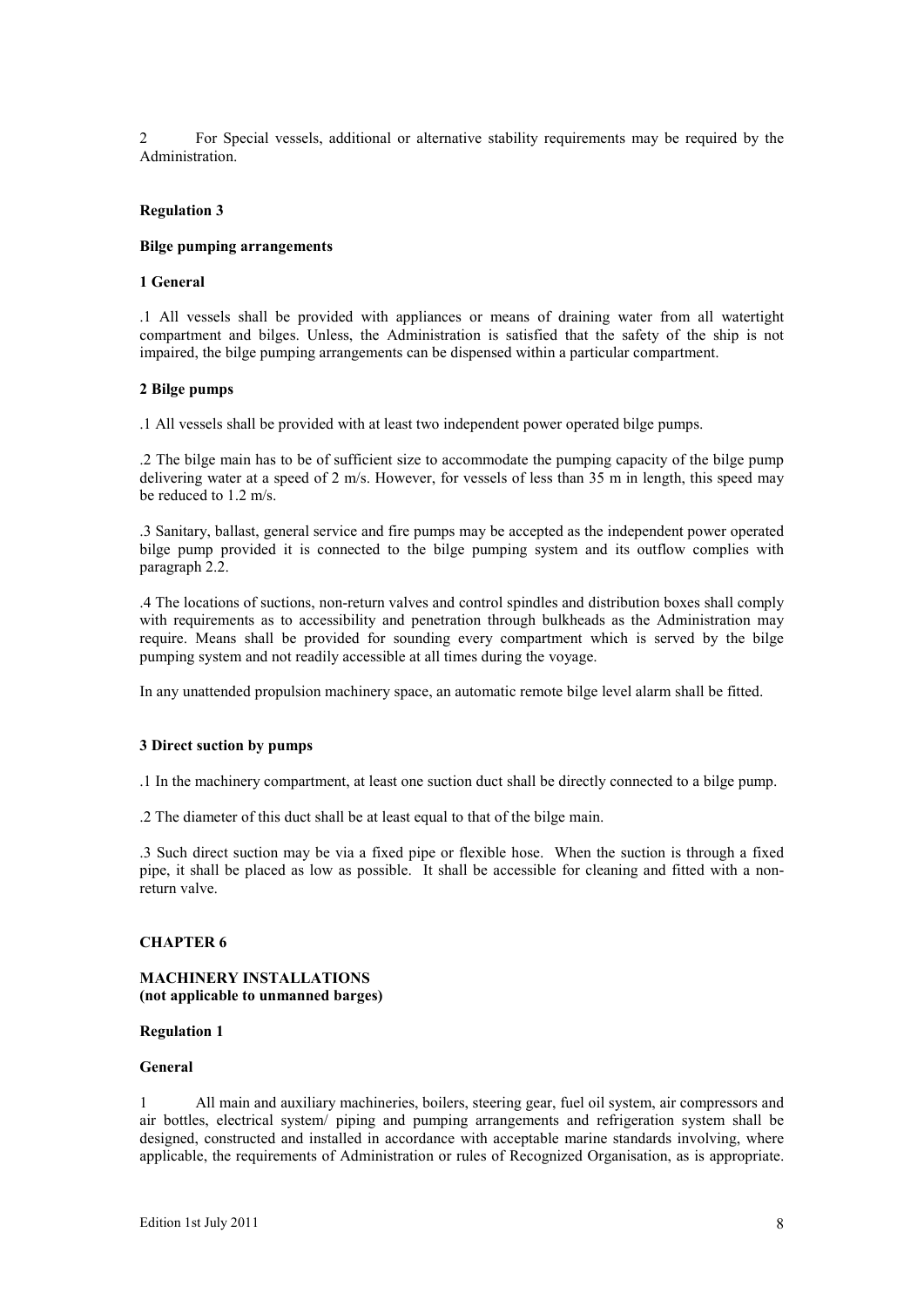The above machineries and equipment shall be so installed, protected and maintained as not to cause any harm or danger to any person.

2 Indicators shall be fitted on the navigation bridge for:

.1 propeller speed and direction of rotation in the case of fixed pitch propellers,

.2 propeller speed and pitch position in the case of controllable pitch propellers.

## **Regulation 2**

#### **Steering Gear**

1 All vessels shall be provided with a main steering gear capable of guiding the vessel at maximum speed. The main steering gear and rudder shall be so designed as not to suffer damage at maximum speed while going astern.

2 All vessels shall be provided with an auxiliary steering gear of adequate strength, capable of steering the vessel at navigable speed and of being brought quickly into action in an emergency. The emergency steering arrangements shall be clearly identified to indicate how the emergency system is being brought into effect with instructions visibly displayed.

3 On the bridge, an indicator shall be provided to show the exact position of the rudder. Appropriate means of communication shall be provided between the bridge and the tiller position.

## **Regulation 3**

#### **Communication between navigation bridge and machinery space**

1 Two means of communication should be provided between the bridge and the engine room, one of which shall be an engine room telegraph giving visual indication of the orders and responses both in the engine room and on the navigating bridge.

2 A ship may be exempt from the installation of an engine-room telegraph as specified in paragraph 1 if the main means of propulsion is directly controlled from the navigation bridge under normal service conditions.

3 Any ship of length less than 24 m may, instead of the provisions of paragraph 1, be provided with only one of the means specified in paragraph 1 if, to the satisfaction of the Administration, two means of communications are considered unnecessary bearing in mind the proximity of the navigation bridge to the position of the control room of the main propulsion machinery.

# **CHAPTER 7**

# **ELECTRICAL INSTALLATIONS**

# **Regulation 1**

#### **General**

1 All vessels shall be provided with a source of electrical power, a distribution switch board and a system of electric wiring well protected to provide power to machinery, heating, lighting, ventilation, alarms and other circuits required on board, without posing as electrical hazards to the crew and vessel.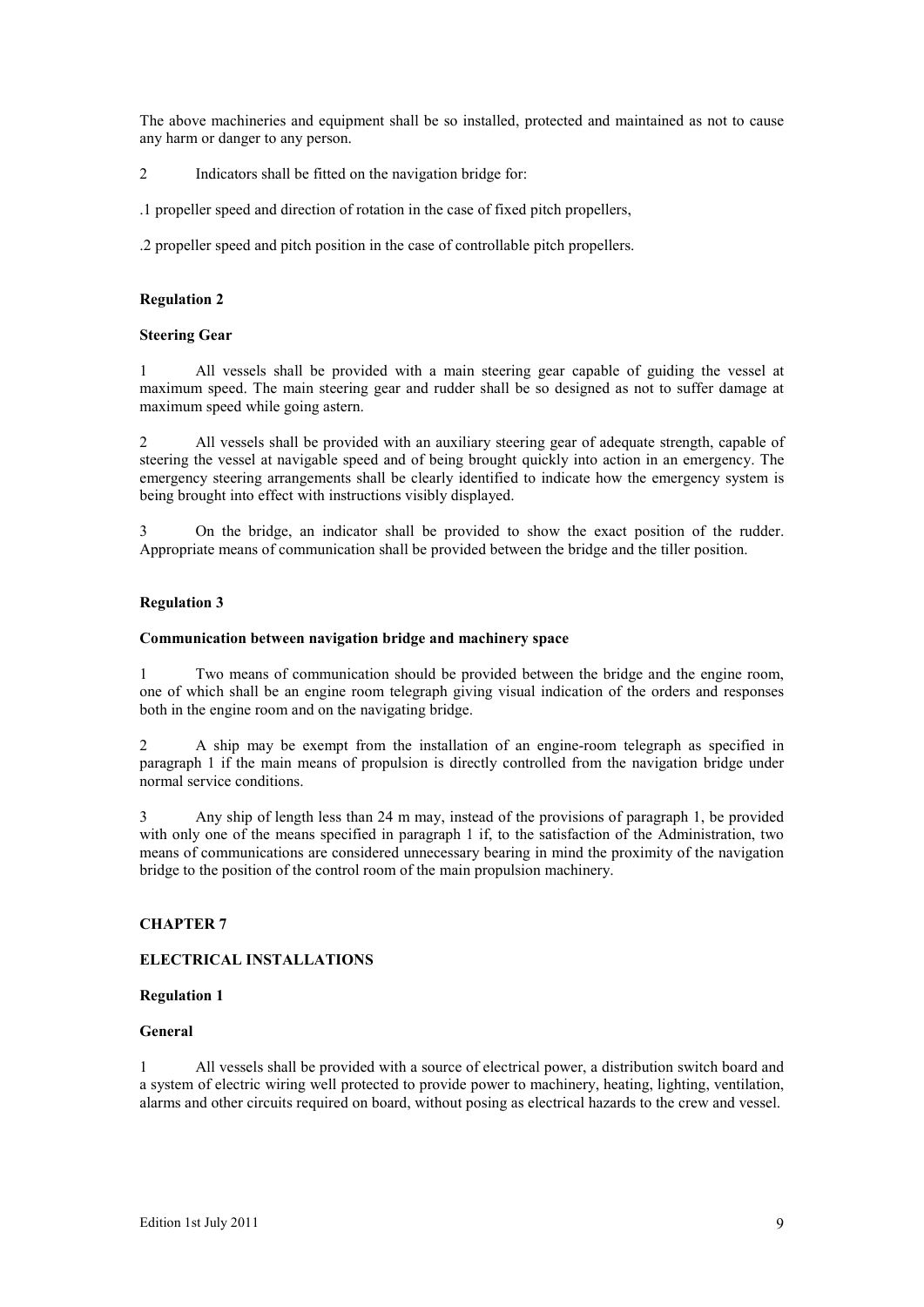# **Safety precautions**

1 All vessels shall be provided with precautions against shock by an earthling system, protection against short circuits and prevention of temperature rises in electrical fittings, etc.

2 The hull return system of distribution shall not be used for any purpose in a tanker or a barge carrying flammable liquids in bulk.

3 Where the hull return system is used, all final sub-circuits, i.e. all circuits fitted after the last protective device, shall be two-wire and special precautions shall be taken such as considered satisfactory by the Administration.

# **Regulation 3**

# **Emergency source of electrical power**

1 All vessels shall be provided with an independent emergency source of electrical power located above the uppermost continuous deck and outside the machinery space readily accessible from the open deck. The emergency source of electrical power may be a generator or an accumulator battery provided with an emergency switchboard installed nearby.

2 The emergency power shall be capable of supplying the following services simultaneously:

.1 Lighting in passage ways, stairways, main machinery, generating and steering gear spaces, navigation bridge and chartroom, fire control station, lifeboats, rescue boat, liferaft stowage position and other emergency stations.

.2 Navigation lights.

.3 General alarm, fire alarm, fire detection system and other alarm systems.

.4 All means of communication for transmitting distress and safety messages, including the vessel's whistle and internal communication as required in an emergency situation.

# **CHAPTER 8**

# **FIRE PROTECTION**

#### **Regulation 1**

#### **General**

1 When the nature and conditions of the voyage are such that the application of the present Regulations is neither necessary nor reasonable, the Administration may adopt alternative arrangements if it is satisfied that they are as effective as the measures set out in the present chapter.

2 All fire-fighting appliances must be of an approved type, either by Administration or other Administration.

3 In case of fire, all vessels shall be provided with remote means outside the space concerned, for stopping ventilating fans serving machinery and cargo spaces and for closing all doorways, ventilators, annular spaces around funnels and other openings to such spaces.

4 All forced and induced draft fans, oil pumps, purifiers and other oil-handling equipment shall be fitted with remote controls situated outside the space concerned so that they may be stopped in the event of a fire arising in the space in which they are located.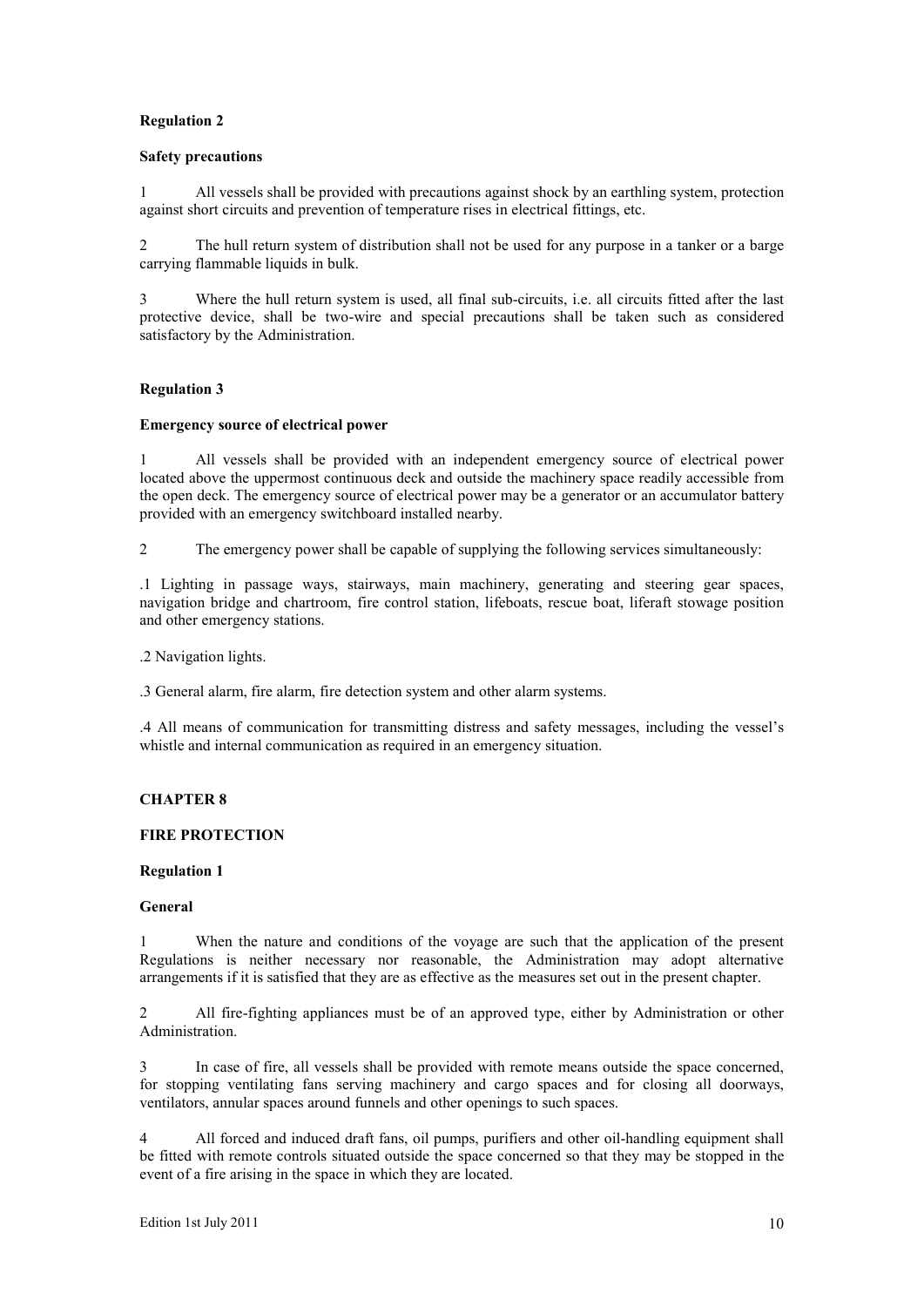5 All oil suction pipes from storage, settling or daily service tanks located above the double bottom shall be fitted with quick closing valve capable of being closed remotely from outside the space in which these tanks are located.

# **Regulation 2**

# **Pressurized water fire-extinguishing systems**

1 Any pressurized water fire-extinguishing system, where required to be installed by the present chapter, shall consist of pipes fed by one or more pumps and serving nozzles through hydrants and hoses.

# **2 Fire pumps**

1 All vessels shall be provided with two fire pumps:

.1 One of these pumps shall be power-driven and may be a bilge, ballast or general service pump. The capacity of the power-driven pump shall be such that it can deliver a 12 meter jet of water through a 12mm diameter nozzle and its hose to maintain a pressure of 0.2 N/mm2 at any hydrant.

.2 The other may be a hand-operated pump or a power pump operated by a means independent from the vessel's main source of power. It shall be located outside the machinery space and be capable of producing a jet of water having a throw of not less than 6 meters into any part of the ship.

2 Relief valves shall be fitted to prevent excessive pressure in any part of the fire main. Every fire pump connected to the fire main shall be fitted with a non-return valve.

3 Vessels undertaking voyages less than 12 miles from the nearest land shall only be required to have one power-driven fire pump preferably independent of the main source of power.

#### **3 Fire mains, hydrants, hoses, couplings and nozzles**

1 All vessels shall be provided with a fire main with hydrants, hoses with couplings and nozzles. There shall be at least 3 hoses of not less than 10 meters long, one of which is to be fitted with a dual purpose jet-spray nozzle and the other two may have normal jet nozzles. The diameter of hoses and hydrants generally shall be at least 4 cm. All nozzles shall be fitted with a shutoff device and the diameter of nozzles shall be not less than 12 mm for ships of 24 metres or more in length and not less than 10 mm for other ships, . All vessels of 300 GT or more shall be provided with two additional fire hoses.

2 For every vessel of 300 GT and more the number and position of the hydrants shall be such that at least two jets of water not from the same hydrant, one of which shall be from a single length of hose, may reach any part of the ship normally accessible to the crew. For ship less than 300 GT one jet of water will be sufficient.

3 At least one hydrant shall be provided in the machinery space and one adjacent to the entrance.

4 The fire mains shall have no connections other than those necessary for fire-fighting and washing down, Materials that are readily rendered ineffective by heat shall not be used for fire mains. Where the fire-main is not self-draining, drain cocks shall be fitted.

5 The hoses couplings shall be either of the bayonet type or instantaneous release type. Hoses shall be stowed in boxes in conspicuous positions near the hydrants with which they are intended to be used.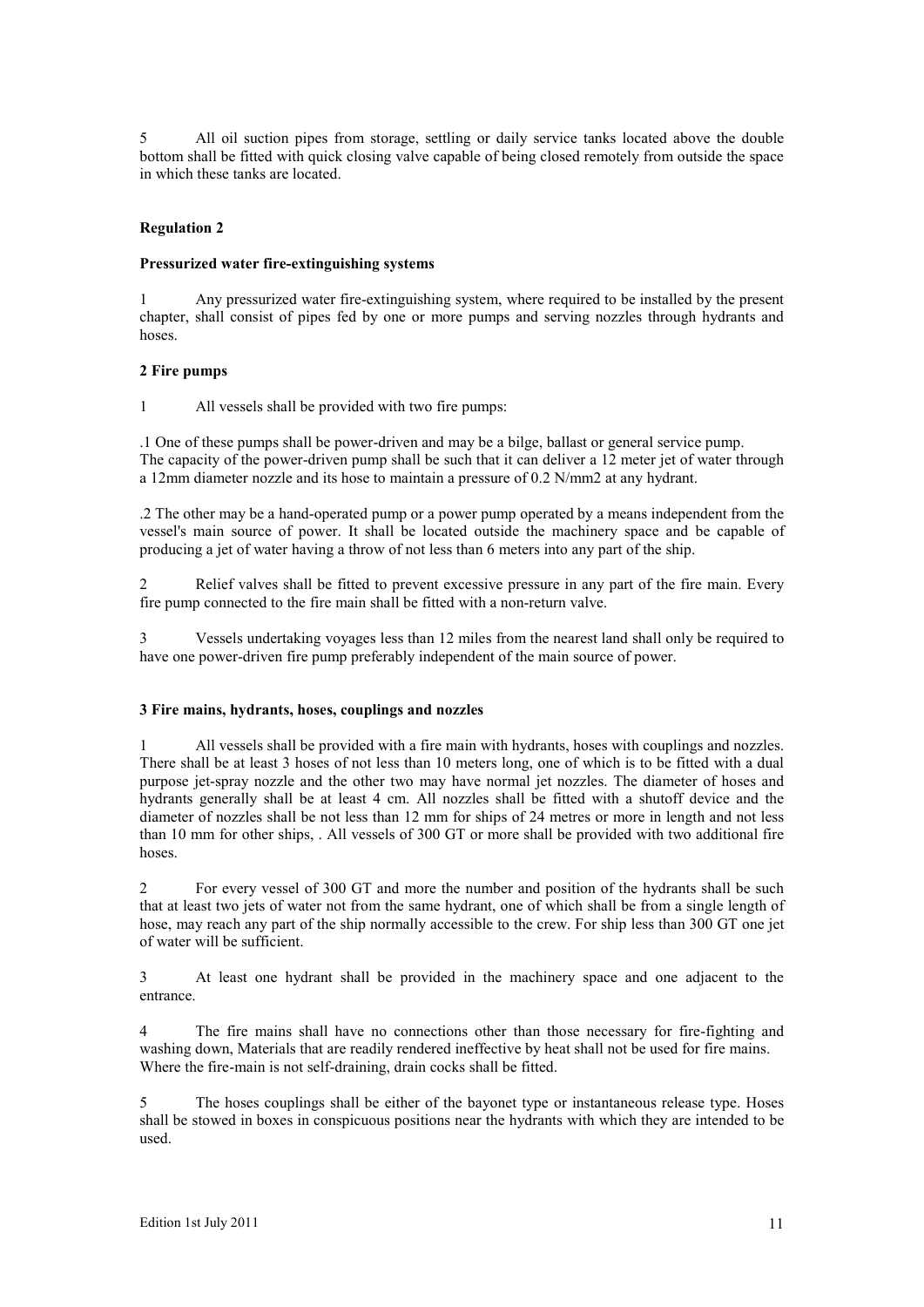6 All fire fighting equipment shall be maintained in a permanently serviceable condition and are to be painted red and clearly labelled for its specific purpose either in the working language of the crew and in English or by means of IMO symbols.

# **Regulation 3**

# **Machinery spaces**

1 In any unattended propulsion machinery space or oil-fired boiler space, it must be provided with one of the following fixed fire fighting systems:

.1 a pressurised water spray system or

.2 a gas smothering system or

.3 a fixed low expansion foam smothering system or

.4 a fixed high-expansion foam-smothering system.

The detailed requirements for the above system shall be in accordance with the size of the vessel.

The Administration may exempt the fixed fire fighting system for vessels engaged in voyages of less than 12 miles from the nearest land.

## **Regulation 4**

## **Fixed fire detection and alarm systems in unattended propulsion machinery spaces**

1 For unattended propulsion machinery spaces, a fire detection and alarm system is to be fitted.

# **Regulation 5**

#### **Fire extinguishers**

1 All vessels shall be provided with a sufficient number of approved portable fire extinguishers for use in accommodation and service spaces with at least one on each deck.

2 For oil-fired boiler space, at least three portable fire extinguishers suitable for use on oil fires shall be provided. One of the fire extinguishers may be substituted by a receptacle containing at least 0.15 m3 of sand and a scoop.

3 For each space containing internal combustion type machinery, it shall be provided with one foam fire extinguisher of not less than 45 litres capacity or one carbon dioxide fire extinguisher of at least 30 kg capacity. In addition, one portable foam extinguisher for each 750 KW of engine power output part thereof and the total number of portable extinguishers shall not be less than two.

4 All extinguishers shall be charged every year and there shall be a spare charge provided for each portable fire extinguisher capable of being recharged or additional spare portable fire extinguisher if not. When the strength of the containers appears suspicious, it shall be pressure tested.

5 All extinguishers intended for use in a particular space shall be stowed near the entrance to that space.

6 Ships sailing not more than 12 miles from the nearest land shall be provided with an appropriate number of portable extinguishers, at least one of which shall be appropriate to extinguish an oil fire. At least three portable extinguishers shall be provided.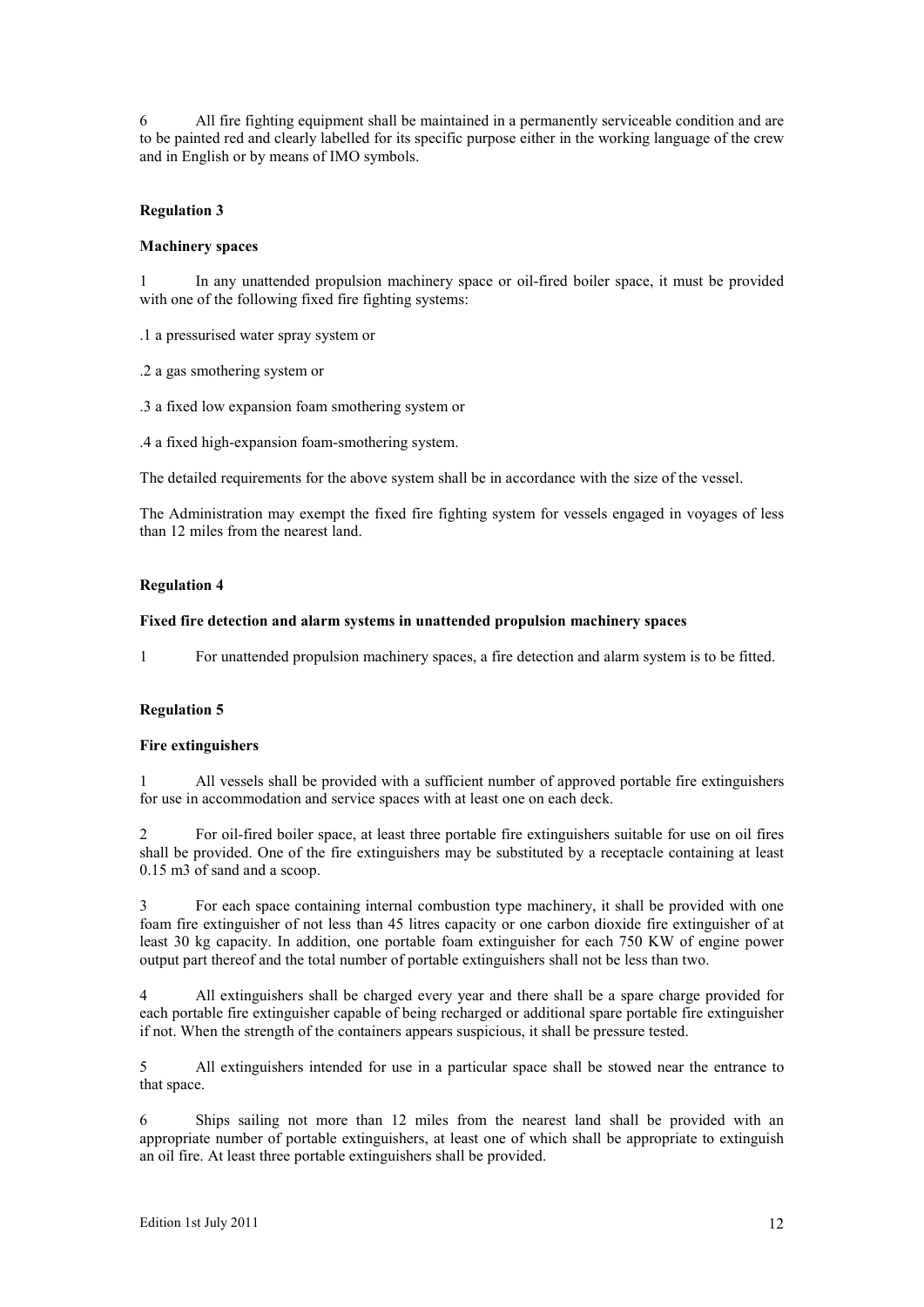# **Fireman's outfit**

1 All vessels shall be provided with al least one fireman's outfit completely equipped in accordance with SOLAS 74 Convention, as amended.

# **Regulation 7**

# **Emergency escape breathing devices**

1 Vessels of more than 300 GT shall carry at least one emergency escape breathing devices within accommodation spaces.

# **Regulation 8**

# **Fire alarm system, muster lists. Fire patrols. Fire drills**

1 Vessels of 35 metres or more in length shall have a fire alarm system comprising of manually operated call points effectively placed throughout the ship to ensure a readily accessible means of notification of a fire.

2 Vessels of 24 metres or more in length shall have a fire duty roster, drawn up and updated before sailing. The muster lists shall contain all specific tasks. In particular, it shall show call signals and the station to which each man shall report and the tasks he shall perform in the event of fire. It shall be permanently displayed in several parts of the vessel, especially in places used by the crew.

3 Fire drills shall be conducted in order to check the condition of fire-fighting equipment and train the crew in its use.

# **Regulation 9**

#### **Fire control plans**

1 Vessels of 24 metres or more in length shall have a fire control plan permanently exhibited to the satisfaction of the Administration.

# **Regulation 10**

#### **Ready availability of fire-extinguishing appliances**

1 Fire-extinguishing appliances shall be kept in good order and be available for immediate use at all times.

2 Equipment and systems shall be subject to periodic checks to ensure that they are in good working order at least once a year. The date and purpose of such inspections shall be recorded in a maintenance and test log, and noted in the vessel's log.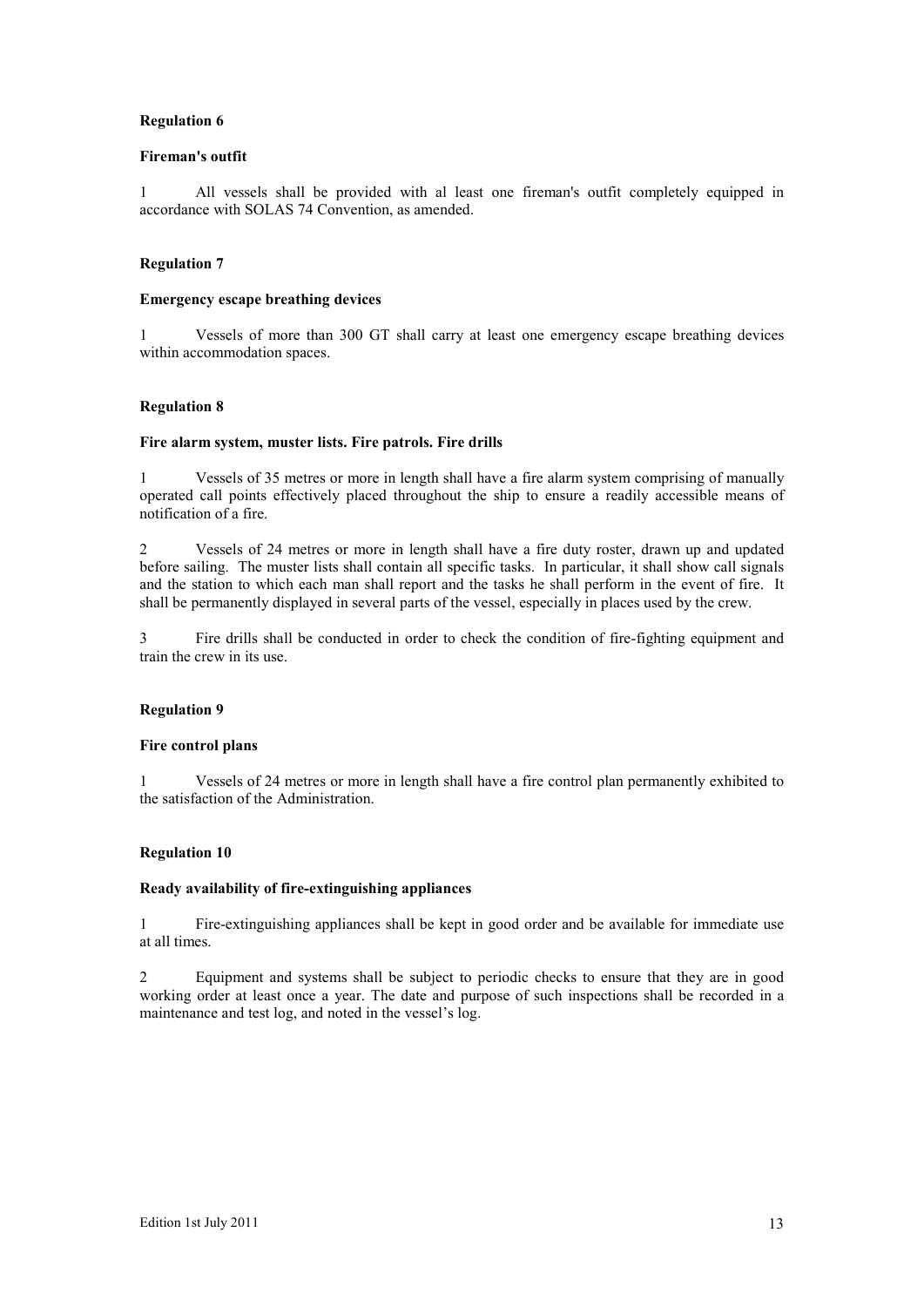# **CHAPTER 9**

#### **LIFE-SAVING APPLIANCES AND ARRANGEMENTS**

#### **Regulation 1**

# **General**

1 The provisions on life-saving appliances and arrangements under the present chapter shall comply with the LSA Code.

2 When the nature and conditions of the voyage are such that the application of the present Regulations is neither necessary nor reasonable, the Administration may adopt alternative arrangements if it is satisfied that they are as effective as the measures set out in this chapter.

## **Regulation 2**

#### **Approval of life-saving appliances and arrangements and their equipment**

1 The life-saving appliances and arrangements and their equipment required by this chapter shall be approved by the Administration. Before giving approval to life-saving appliances and arrangements and their equipment, the Administration shall ensure that such life-saving appliances and arrangements and their equipment comply with the requirements of the LSA Code and are to be clearly labelled in the working language of crew and in the English language or by means of IMO symbols.

#### **Regulation 3**

# **Communications**

1 Apart from the means of alarm and communications set out in the present Regulations, any vessel or manned barge shall have on board:

.1 An emergency means comprising either fixed or portable equipment or both shall be provided for two-way communication between emergency control stations, muster and embarkation stations and strategic positions on board.

.2 A general emergency alarm system capable of giving the signal to go to muster stations consisting of seven or more short blasts followed by a long blast on the ship's siren or whistle supplied by the main or emergency source of power. The system shall be capable of being controlled from the ship's bridge and shall be audible in all accommodation and spaces used by the crew.

#### **Regulation 4**

# **Line-throwing appliances**

Vessels engaged on voyages of more than 12 miles from the nearest land shall have a line-throwing appliance of an approved type.

# **Regulation 5**

# **Personal life-saving appliances**

# **1 Lifebuoys**

.1 Each lifebuoy shall be marked in capital letters in the Roman alphabet with the name and port of registry of the ship.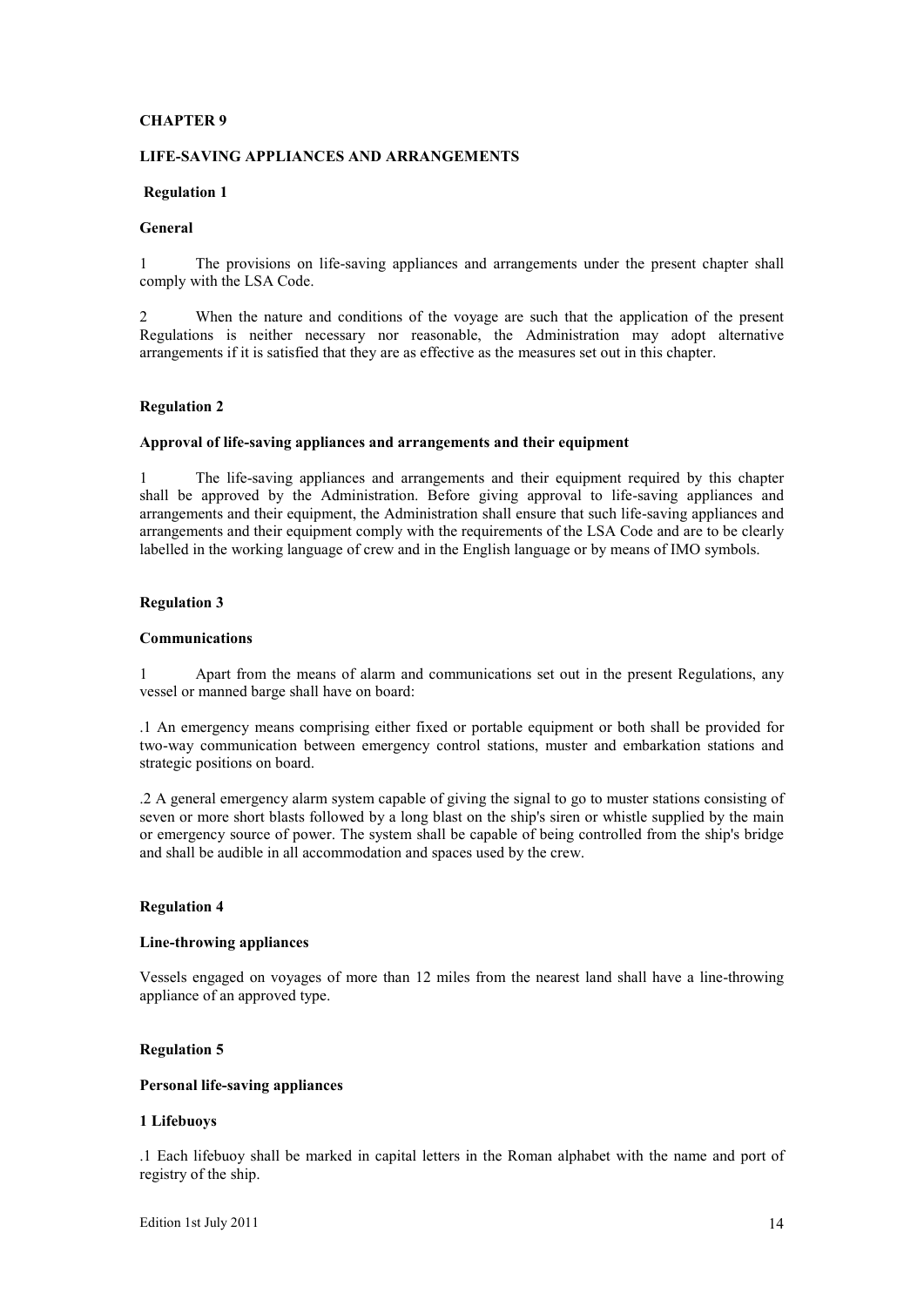.2 Lifebuoys shall be installed on board at readily accessible positions for all persons on board. They shall be capable of being rapidly cast loose and not permanently secured in any way.

.3 Vessels of 24 metres or more in length shall have at least 4 lifebuoys, two of which shall be fitted with an automatic light, and one of the buoys also fitted with an automatic smoke signal.

Two lifebuoys, one on each side located on the main deck nearest to the waterline, shall be provided with a buoyant lifeline of 20 metres in length.

.4 Vessels of less than 24 metres in length shall have at least two lifebuoys, one of which shall be fitted with an automatic light.

.5 While the ship is in port or at anchorage, one of the lifebuoys provided with a lifeline shall be placed permanently at the gangway or the embarkation ladder.

.6 For vessels of 300 GT and more, on each side of the bridge wings, one lifebuoy with self-activating light and smoke signals shall be fitted in quick-release chutes fitted.

## **2 Life jackets**

Any ship or manned barge shall have on board a sufficient number of life jackets for every person on board. In addition, they shall have a sufficient number of lifejackets for persons on watch. Each lifejacket shall be provided with a whistle and a light.

#### **Regulation 6**

## **Training and abandon ship drills**

1 Every crew member shall be trained in launching and manoeuvring life-saving appliances.

2 The method and instructions for use of life-saving appliances and arrangements shall be exhibited at muster stations and common crew areas.

3 Muster stations and embarkation stations for lifeboats shall be provided with lighting supplied by the emergency source of power.

4 Every crew member shall participate in at least one abandon ship drill and one fire drill every month. Each drill shall be the occasion of a training session on the use of the corresponding equipment. In addition these musters shall take place within 24 hours of leaving port whenever 25 percent of the crew has been replaced since the last muster. In ships fitted with lifeboats, different boats shall be swung out at successive drills. The lifeboats shall, where practicable, be lowered into the water at least once every four months at which time checks shall be carried out for the condition of all apparatus and system and the watertight integrity of the boats, as well as operation of the releasing devices. The musters shall be so arranged as to ensure that the crew thoroughly understand and is practiced in the duties it has to perform including instructions in the handling and operation of liferafts, where these are carried.

5 The conduct of the above drills and corresponding training shall be recorded in a log, subject to inspection by the Administration.

# **Regulation 7**

#### **Survival craft**

1 Cargo ships other than oil tankers, chemical tankers and gas carriers, and manned barges, shall comply with the following requirements: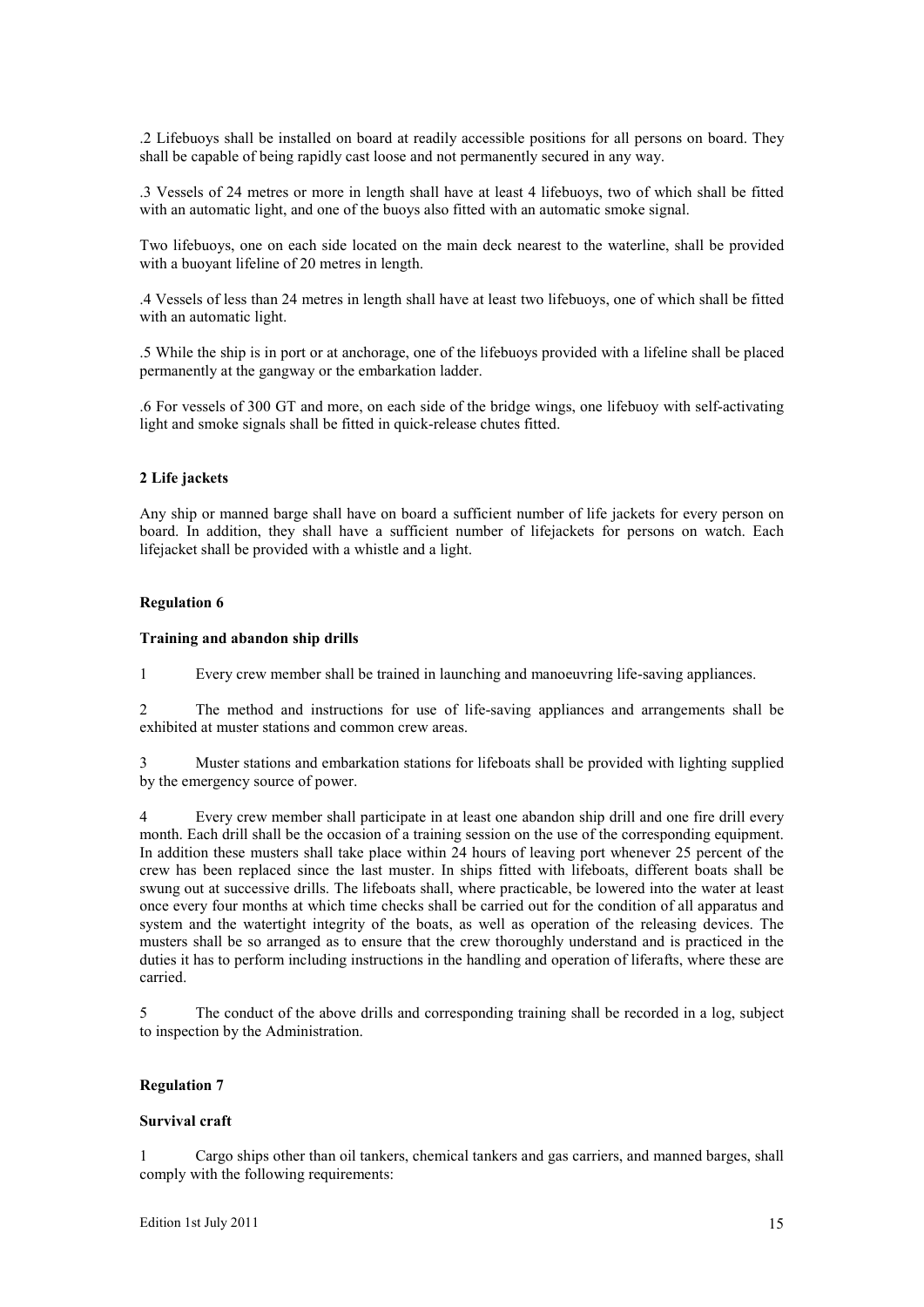.1 they shall carry, on each side, one or more survival craft conforming to the above-mentioned LSA Code, and have a total capacity sufficient to carry all the persons on board.

.2 except where the survival craft required by paragraph 1.1 can be rapidly transferred from one side of the ship to the other to be launched, additional survival craft shall be provided such that the total capacity on each side is sufficient to accommodate 125% of the total number of persons on board.

2 Any tanker carrying oil or petroleum products with a flashpoint less than 60ºC, any tanker carrying chemical products and any gas carrier shall, in addition to complying with the requirements of paragraph 1, carry at least one rigid power-driven rescue boat unless:

.1 all the required survival craft consist of lifeboats, or

.2 at least one of the required lifeboats is a rescue boat as defined in the above-mentioned LSA Code.

3 The equipment of the survival craft shall be to the satisfaction of the Administration, taking into account:

- .1 the area of navigation,
- .2 the distance from the nearest safe haven, and

.3 the search and rescue services available in the area

4 For vessels undertaking voyages of less than 12 miles from the nearest land, only throwoverboard inflatable liferafts sufficient for all persons on board need to be provided on each side of the ship. If the liferaft is of a mass of less than 185 kg and stowed in a position for easy side-to-side transfer at a single open deck level, one or more liferaft of such aggregate capacity as will accommodate the total number of persons on board is sufficient.

5 The Administration may give dispensation from the above requirements based on the particular conditions of the vessel and the nature of its voyage.

# **Regulation 8**

#### **Stowage, launching and recovery of survival craft**

1 Survival craft shall be stowed such that:

.1 neither the survival craft nor its launching gear will interfere with the operation of any other survival craft at any other launching station,

.2 they are as near to the water surface as is safe and practicable, and

.3 they are kept in a state of continuous readiness and two members of the crew can carry out preparations for embarkation and launching in less than five minutes.

2 The arrangements for the recovery of survival craft shall be to the satisfaction of the Administration.

3 Survival craft which are not stowed under davits or equivalent systems shall be stowed such that they are secured to the ship by hydrostatic release units.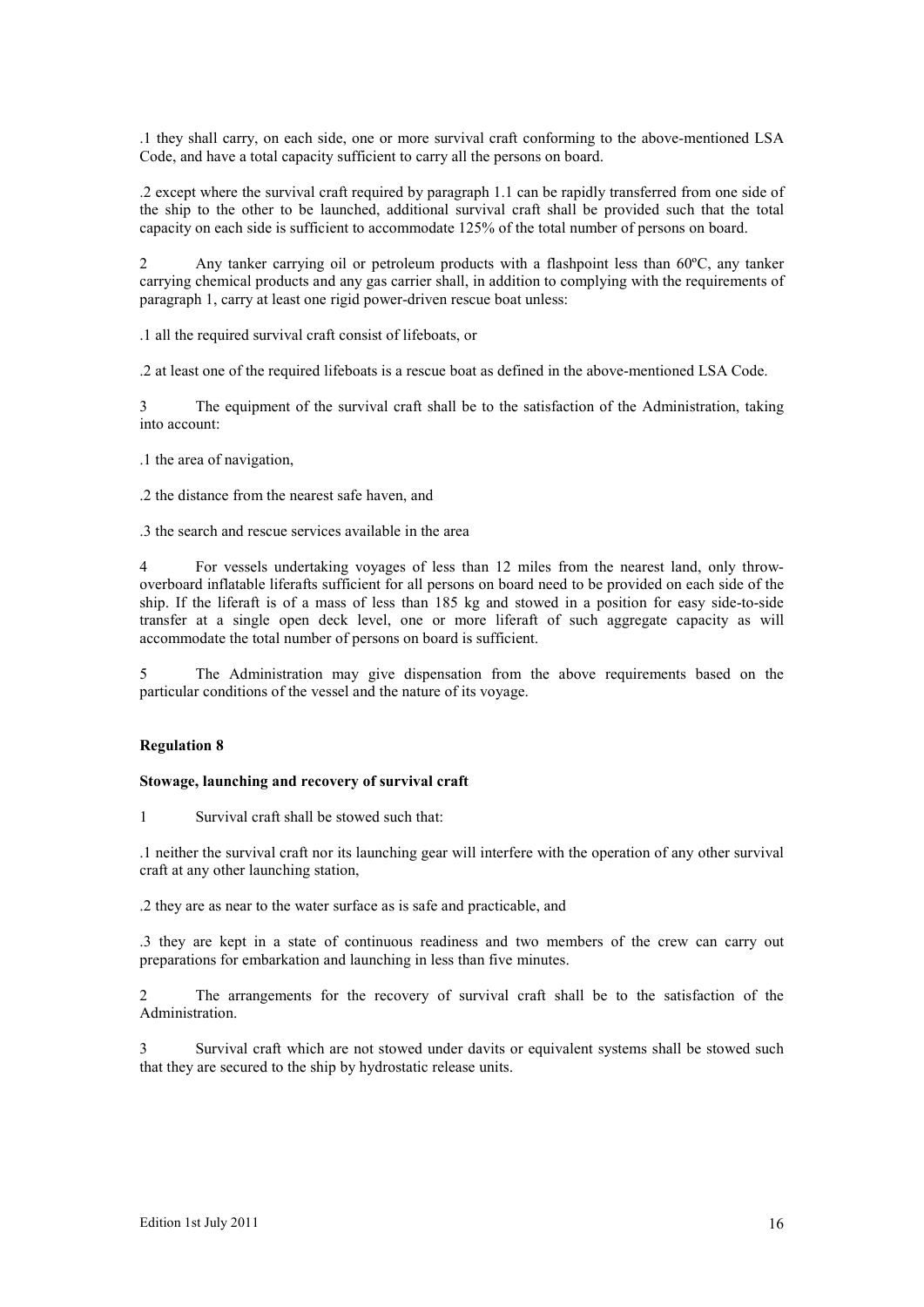# **Marking of survival craft**

All survival craft shall be marked in capital letters in the Roman alphabet with:

.1 the name of the ship and its port of registry,

- .2 the name of the authority which approved the craft, and
- .3 the maximum number of persons for which it is approved.

# **Regulation 10**

# **Operational readiness, maintenance and inspections**

# **1 Operational readiness**

Before the ship leaves port and at all times during the voyage, and in the case of barges, at any time when they are manned, all life-saving appliances shall be in working order and ready for immediate use.

# **2 Maintenance**

 Instructions for maintenance on board of rigid survival craft shall be exhibited and such maintenance shall be effected in accordance with such instructions

# **3 Weekly inspection**

The following tests and inspections shall be carried out weekly:

.1 all survival craft and launching appliances shall be visually inspected to ensure that they are ready for use; and

.2 the general emergency alarm system shall be tested.

# **4 Monthly inspections**

 Inspection of the life-saving appliances, including lifeboat equipment, shall be carried out monthly using a checklist to ensure that they are complete and in good order. A report of the inspection shall be entered in the logbook.

# **5 Servicing of inflatable liferafts and inflated rescue boats**

Every inflatable liferaft and inflated rescue boat shall be serviced at intervals not exceeding twelve months in a servicing station approved by the Administration. In case of difficulty, the Administration may authorize a seventeen months interval.

# **6 Servicing of hydrostatic release units**

 Hydrostatic release units shall be serviced at intervals not exceeding twelve months in a servicing station approved by the Administration. In case of difficulty, the Administration may authorize a seventeen months interval.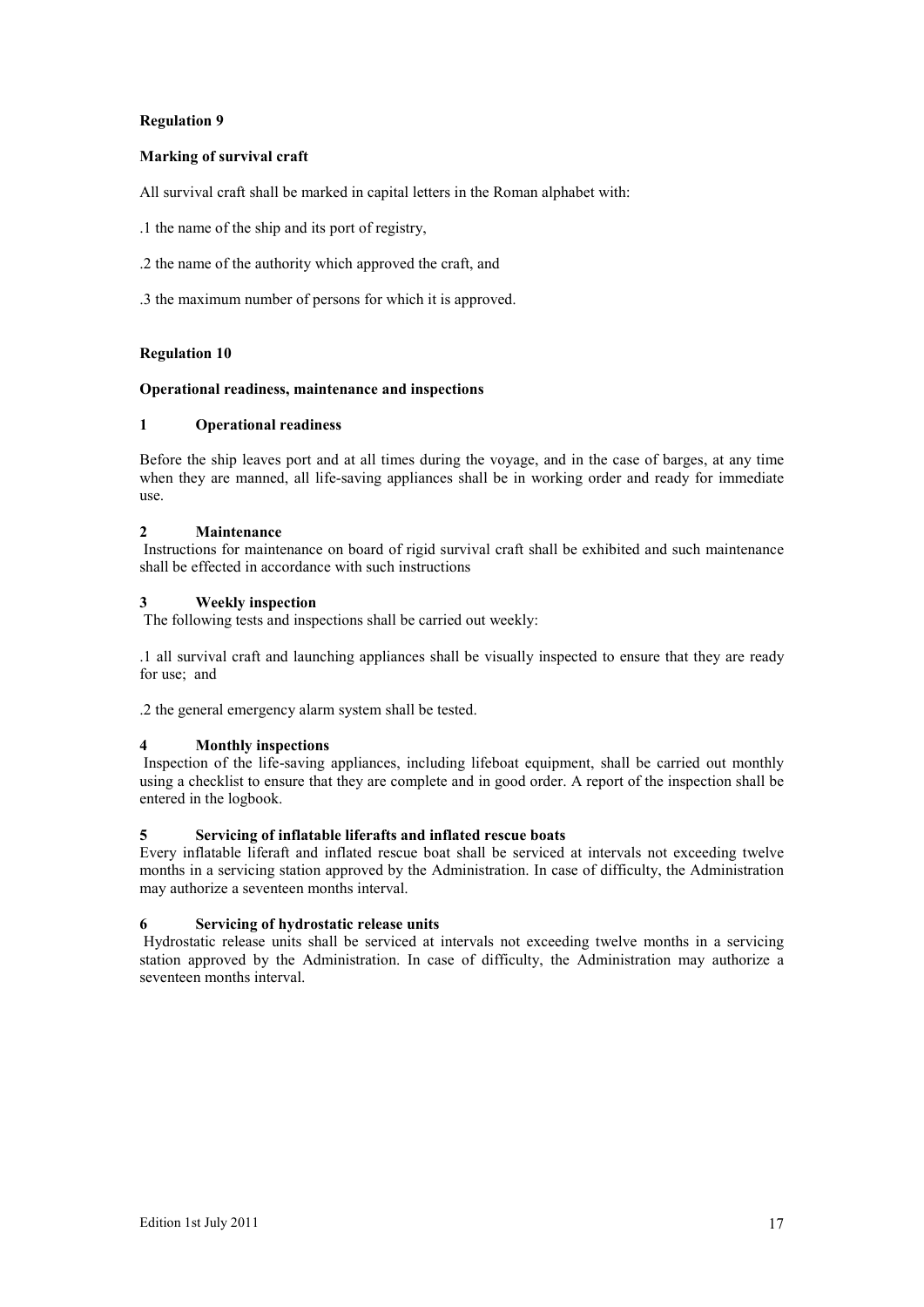# **CHAPTER 10**

# **RADIOCOMMUNICATIONS**

## **Regulation 1**

#### **General**

1 Every vessel of 100 GT or more not fitted with a radiotelegraph station shall be provided with a radiotelephone station according to Chapter IV of SOLAS 74 Convention, as amended.

2 Every vessel not fitted with a radiotelephone or radiotelegraph station shall have a VHF radiotelephone station according to Chapter IV of SOLAS 74 Convention, as amended.

3 Vessel engaged on voyage of more than 12 miles from the coast, shall be fitted with a radar transponder and a NAVTEX receiver according to Chapter IV of SOLAS 74 Convention, as amended.

## **Regulation 2**

#### **Exemptions**

1 The Administration may permit exemptions from the above requirements for vessels engaged on voyages of less than 12 miles from the nearest land or having regard to the search and rescue facilities in the vessel's area of operation.

# **CHAPTER 11**

# **SAFETY OF NAVIGATION**

#### **Regulation 1**

#### **General**

1 The provisions of Chapter V of the SOLAS Convention on safety of navigation and the following provisions shall apply to ships covered by the present Regulations.

# **Regulation 2**

#### **Shipborne navigational equipment**

1 Ships subject to the present Regulations shall carry the equipment, instruments and nautical documents shown in tables 1, 2, 3 and 4 below.

2 The Administration may exempt ships from carrying the equipment, instruments and nautical publications if it is satisfied that they are neither reasonable nor necessary for the safety of the ship.

3 Equipment for ships navigating exclusively in ports, roads and sheltered bays shall be determined by the Administration during the inspection prior to entry into service.

Table 1. Nautical instruments

| Item           | Remarks                                          |
|----------------|--------------------------------------------------|
| l radar        | Capable of operating in the 9 GHz frequency band |
| 1 GPS receiver |                                                  |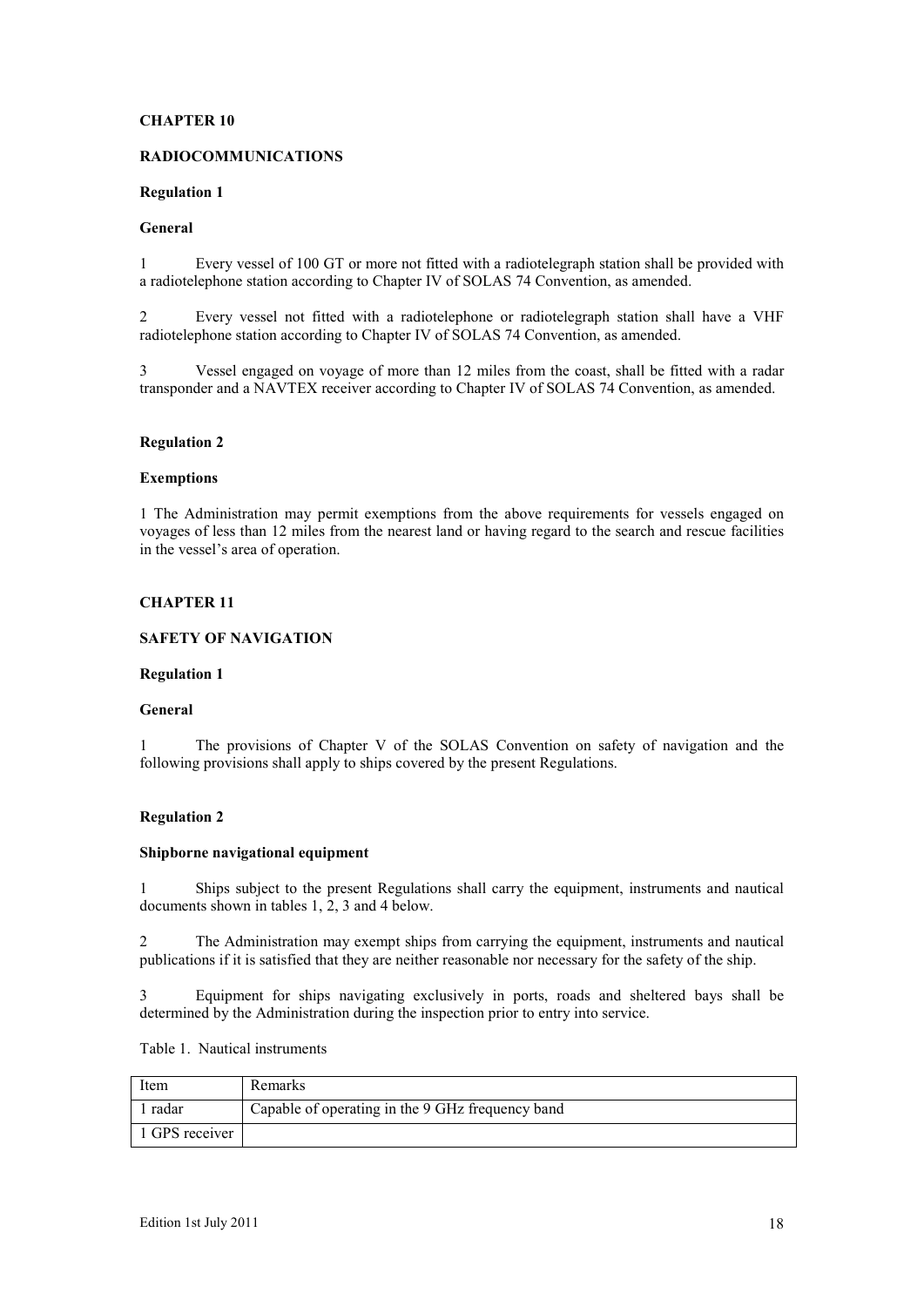| 1 echo  | Applicable to vessels above 300 GT                                                                                                                                                                    |
|---------|-------------------------------------------------------------------------------------------------------------------------------------------------------------------------------------------------------|
| sounder | Every vessel shall be provided with a means of obtaining the depth of water at the ship.<br>This may be an echo sounder or a hand-lead properly marked and graduated up to 45<br>meters (25 fathoms). |

# Table 2. Miscellaneous equipment

| Item                                            | Remarks                                                                                                                                |
|-------------------------------------------------|----------------------------------------------------------------------------------------------------------------------------------------|
| distress signals of an<br>6<br>approved type    | These signals shall be of the parachute type. They shall be stowed in<br>damp-proof containers placed close to the bridge or within it |
| 2 floating smoke signals of<br>an approved type | Emitting smoke for a period of not less than 3 minutes.                                                                                |
| First aid equipment with<br>medical guide       |                                                                                                                                        |

# Table 3. Nautical publications and documents

| Item                                                                                                                                                        | Remarks                                                                                                                                                                                                |
|-------------------------------------------------------------------------------------------------------------------------------------------------------------|--------------------------------------------------------------------------------------------------------------------------------------------------------------------------------------------------------|
| 1 list of coastal stations<br>$\alpha$<br>1 list of coastal stations with which<br>likely<br>ship<br>$\overline{1}$<br>have<br>to<br>the<br>communications. | Manual for Use by the Maritime Mobile and Maritime Satellite<br>Services International Telecommunications Union (ITU), if<br>fitted with a radio station.<br>Applicable to vessels of 300 GT and above |
| 1 chart of zones for the application of<br>load lines                                                                                                       | Compulsory on board ships with voyages that change zones                                                                                                                                               |
| 1 copy of Regulations for the<br>Prevention of Collisions at Sea in<br>force                                                                                | An illustrated table summarizing the lights and signals to be<br>carried by ships to prevent collisions at sea shall be exhibited.                                                                     |
| of current<br>1<br>laws<br>and<br>copy<br>regulations in force on safety of<br>maritime navigation                                                          |                                                                                                                                                                                                        |
| 1 International Convention on Safety<br>of Life at Sea in force                                                                                             | Compulsory on board ships engaged in international<br>navigation, in order to inform the master of his obligations<br>abroad.                                                                          |
| 1 International Maritime Dangerous<br>Goods Code (IMDG Code)                                                                                                | For ships or voyages concerned.                                                                                                                                                                        |

# Table 4. Ship's gangway and pilot ladder

| Gangway ladder |  |
|----------------|--|
|                |  |
| Pilot Ladders  |  |
|                |  |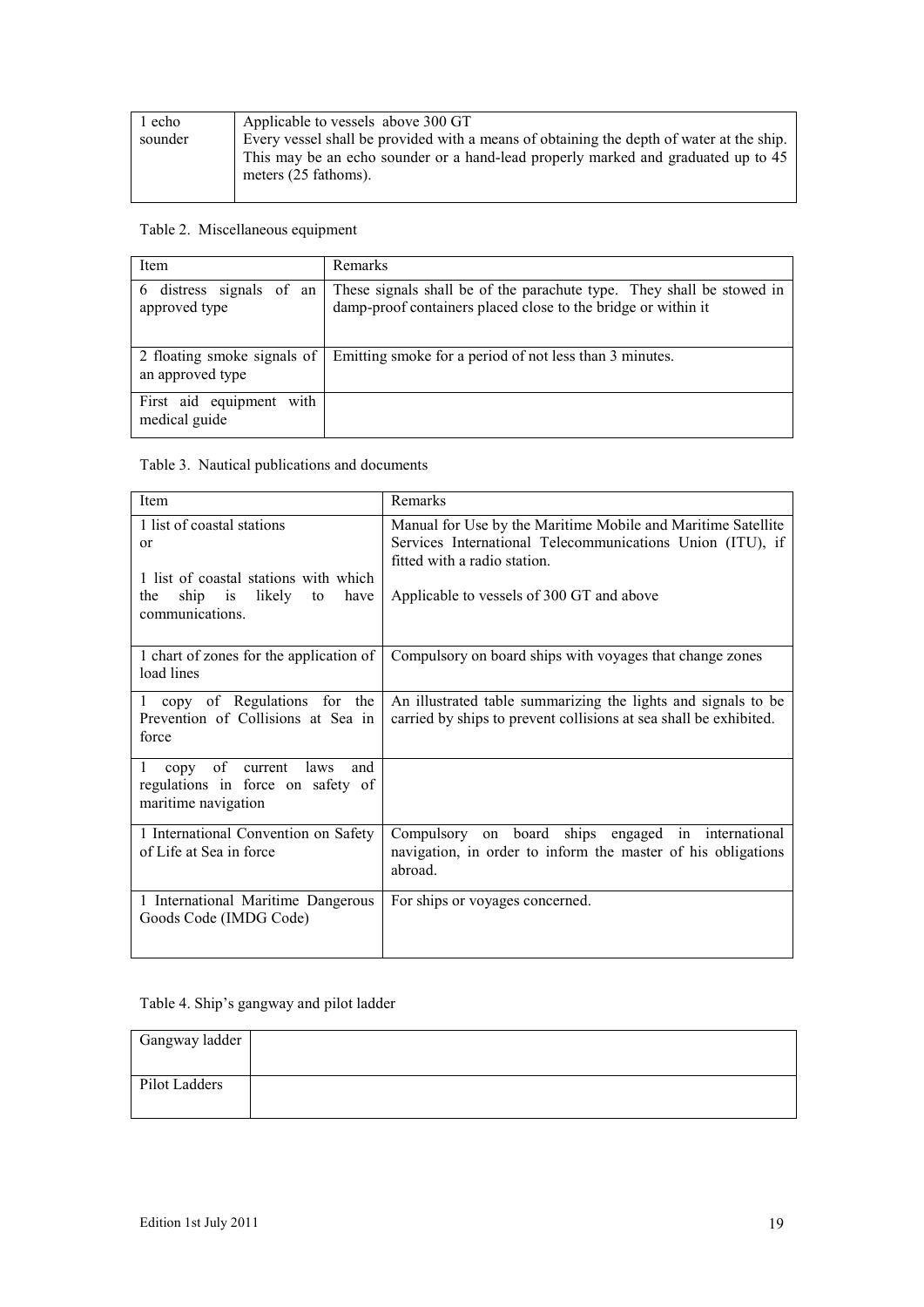#### **Magnetic compass**

1 Every magnetic compass required by Chapter V of the SOLAS 74 Convention, as amended, shall be properly compensated and its table or curve of residual deviations shall be available at all times.

2 The Administration may, when it considers if necessary, require the adjustment of the magnetic compasses to be calibrated regularly.

# **Regulation 4**

#### **Means of signalling to prevent collisions at sea**

## **Signalling Lamps**

1 Ships shall be provided with the signalling lamps and other visual and audible means of signalling required by the regulations in force to prevent collisions at sea, applicable to their type and size. All signalling lamps and audible means of signalling shall be of an approved type. Their positioning on board shall comply with the requirements of the regulations on preventing collisions at sea.

All ships of over 150 GT shall have on board an efficient daylight signalling lamp which shall not be solely dependent upon the ship's main source of electrical power,

2 The whistle required by the regulations in force to prevent collisions at sea shall be capable of being supplied by 2 sources of power. No obstacle shall interfere with the projection of the sound forward.

# **Regulation 5**

#### **Plans and documents to be carried on board**

1 Ships shall carry the following plans and documents in the working language of the crew; if not in English then an English translation shall also be available:

- .1 an overall plan of the ship GA
- .2 a plan or diagram of capacities
- .3 a stability booklet
- .4 an engine room plan
- .5 a plan or diagram of the bilge-pumping systems
- .6 a plan or diagram of the steam and fuel lines
- .7 a plan or diagram of the electrical installations
- .8 a plan or diagram of the fire safety systems

The graphic symbols used shall conform to IMO standards unless the meaning of the symbols used is clearly indicated.

The information required for two or more of the above headings may be combined in a single document, provided that clarity and readability are not affected. Plans and documents shall include a note of their source and the date of production.

2 The list of plans and documents required on board for vessels not navigating more than 12 miles from the nearest land shall be determined by the Administration.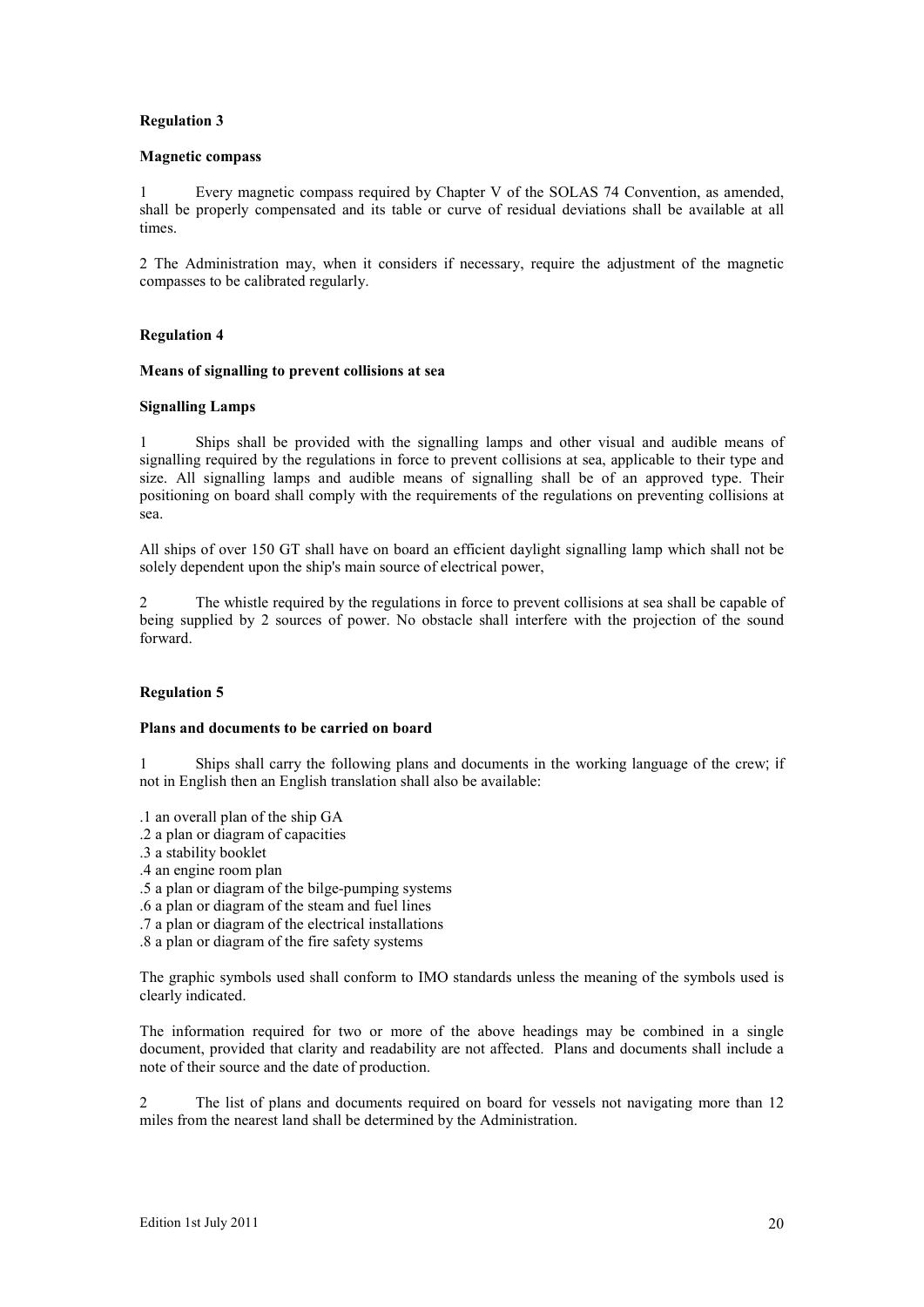#### **Ship's log**

1 Every ship shall maintain a ship's log, with numbered pages and initialled with all entries being made in ink and signed each day by the Master. The navigation log, the engine-room log and the radio log shall constitute the ship's log.

2 Matters relating to the safety of the ship, in all circumstances, shall be entered in chronological order in the ship's log, as well as meteorological conditions and any incidents relating to safety of life at sea.

3 On ships of less than 24 metres in length which do not navigate more than 12 miles from the nearest land, the navigational, engine room and radio logs may be replaced by a single ship's log in which shall be recorded the main events relating to the voyage and safety of life at sea.

# **CHAPTER 12**

## **PREVENTION OF POLLUTION**

#### **Regulation 1**

#### **Certificates**

1 Ships of 400 gross tonnage and upwards, engaged in international voyages and subject to the present Regulations, shall be issued the following certificates according to the relevant provisions of the International Convention for the Prevention of Pollution from Ships, 1973, as amended by the Protocol of 1978, hereinafter referred to as MARPOL:

.1 an International Oil Pollution Prevention Certificate,

.2 an International Air Pollution Prevention Certificate,

 .3 for the ships certified to carry noxious liquid substances in bulk, an International Pollution Prevention Certificate for the carriage of Noxious Liquid Substances in Bulk.

2 Ships of less than 400 gross tonnage, engaged in international voyages and certified to carry more than 15 persons shall be issued an International Sewage Pollution Prevention Certificate.

3 Oil tankers of 150 gross tonnage and above shall be issued an International Oil Pollution Prevention Certificate.

4 Every ship subject to certification under paragraphs 1 to 3 complies with all the relevant requirements of the relevant Annex to MARPOL.

## **Regulation 2**

#### **Discharge at sea**

1 Any discharge into the sea of oil or oily mixtures from ships shall be prohibited, except when the following provisions are satisfied:

.1 the ship is proceeding en route;

 .2 the ship has in operation equipment of a design approved by the Administration that ensures that the oil content of the effluent without dilution does not exceed 15 parts per million;

.3 the oily mixture does not originate from cargo pump room bilges on oil tankers; and